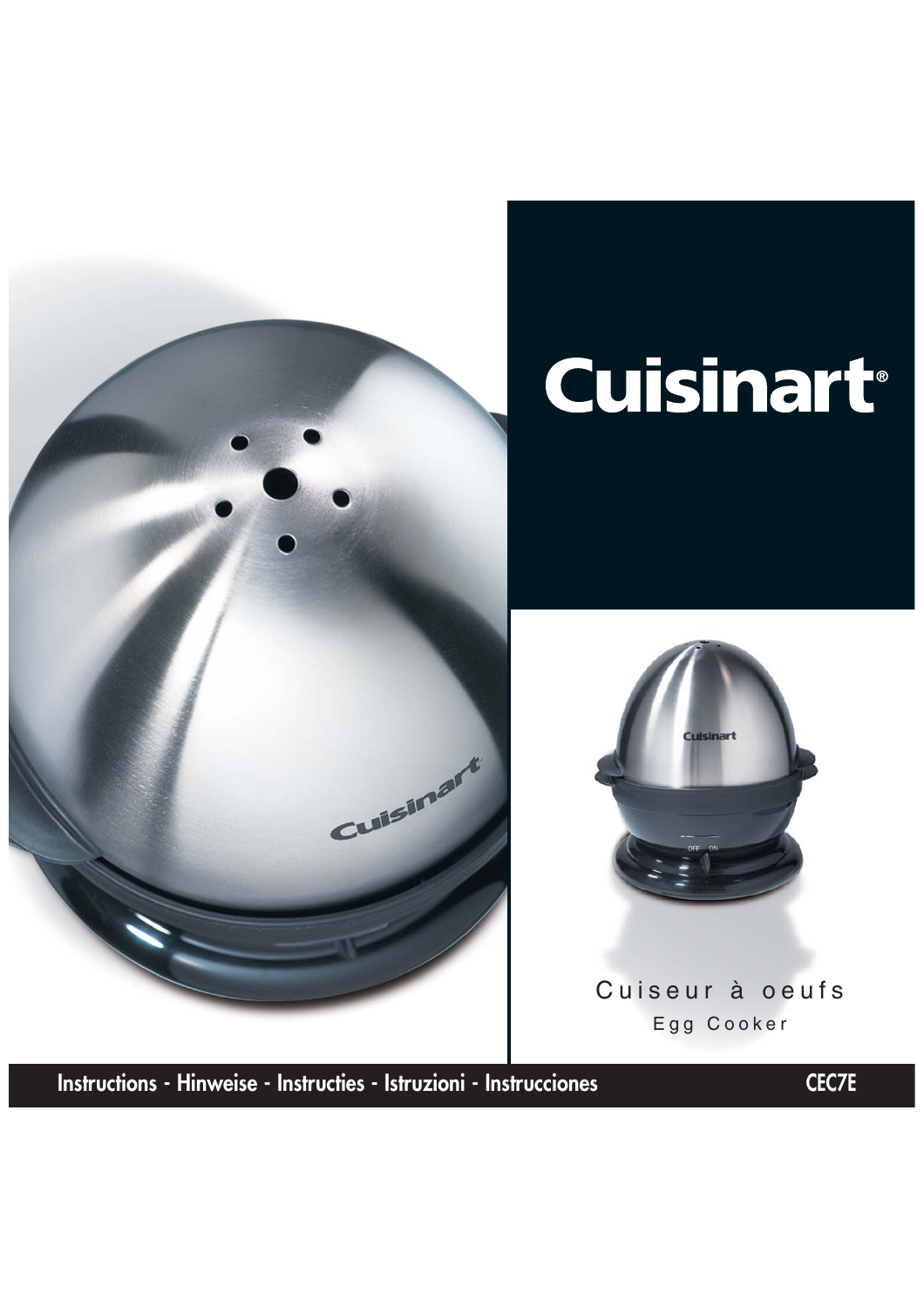#### SOMMAIRE

#### **CONTENTS**

#### **INHALTSVERZEICHNIS**

| 2. Eigenschaften des Produkts<br>12 |  |
|-------------------------------------|--|
|                                     |  |
|                                     |  |
|                                     |  |
|                                     |  |
|                                     |  |
|                                     |  |
|                                     |  |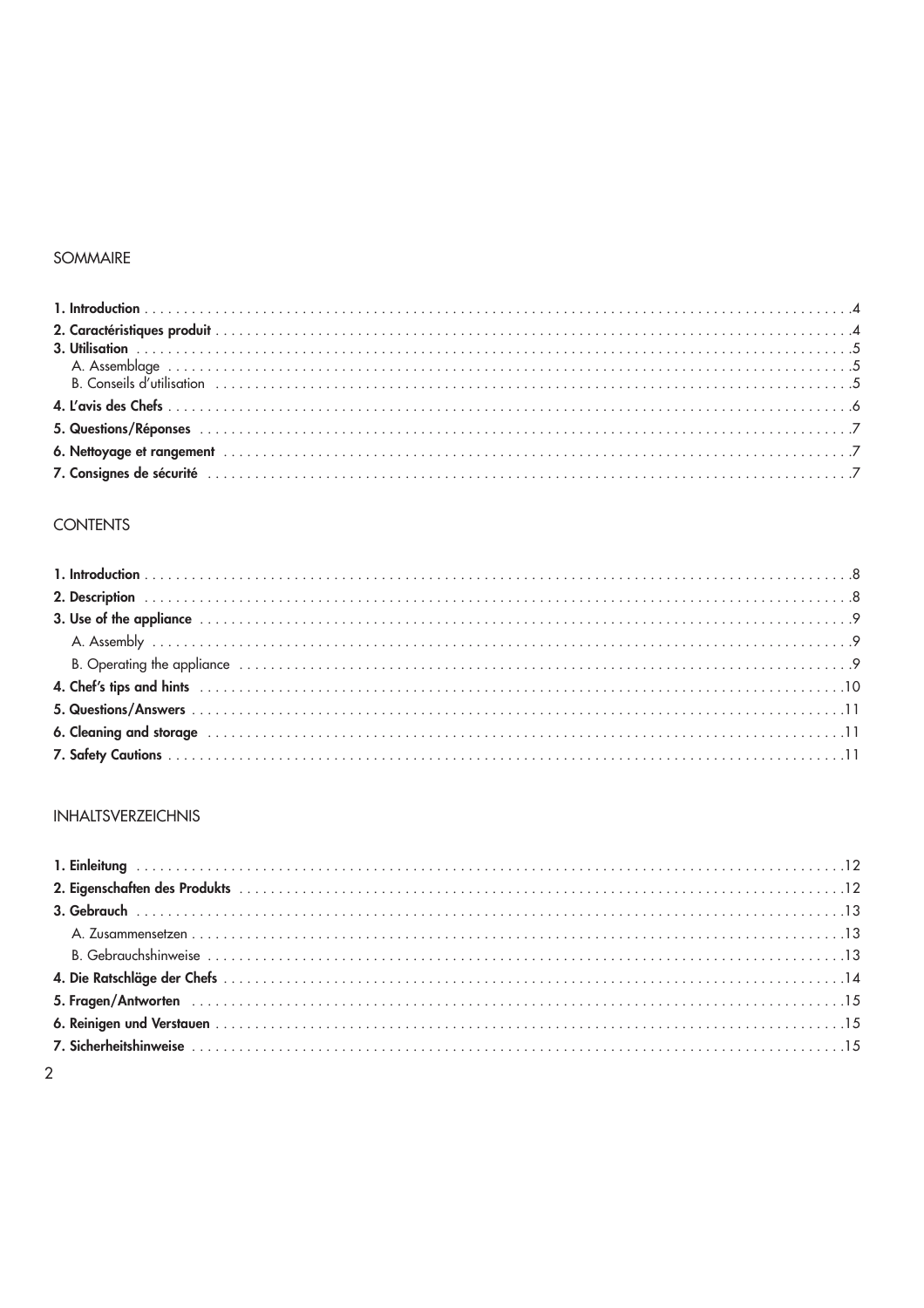#### **INHOUD**

## CONTENUTO

### **CONTENIDO**

| $\overline{3}$ |  |
|----------------|--|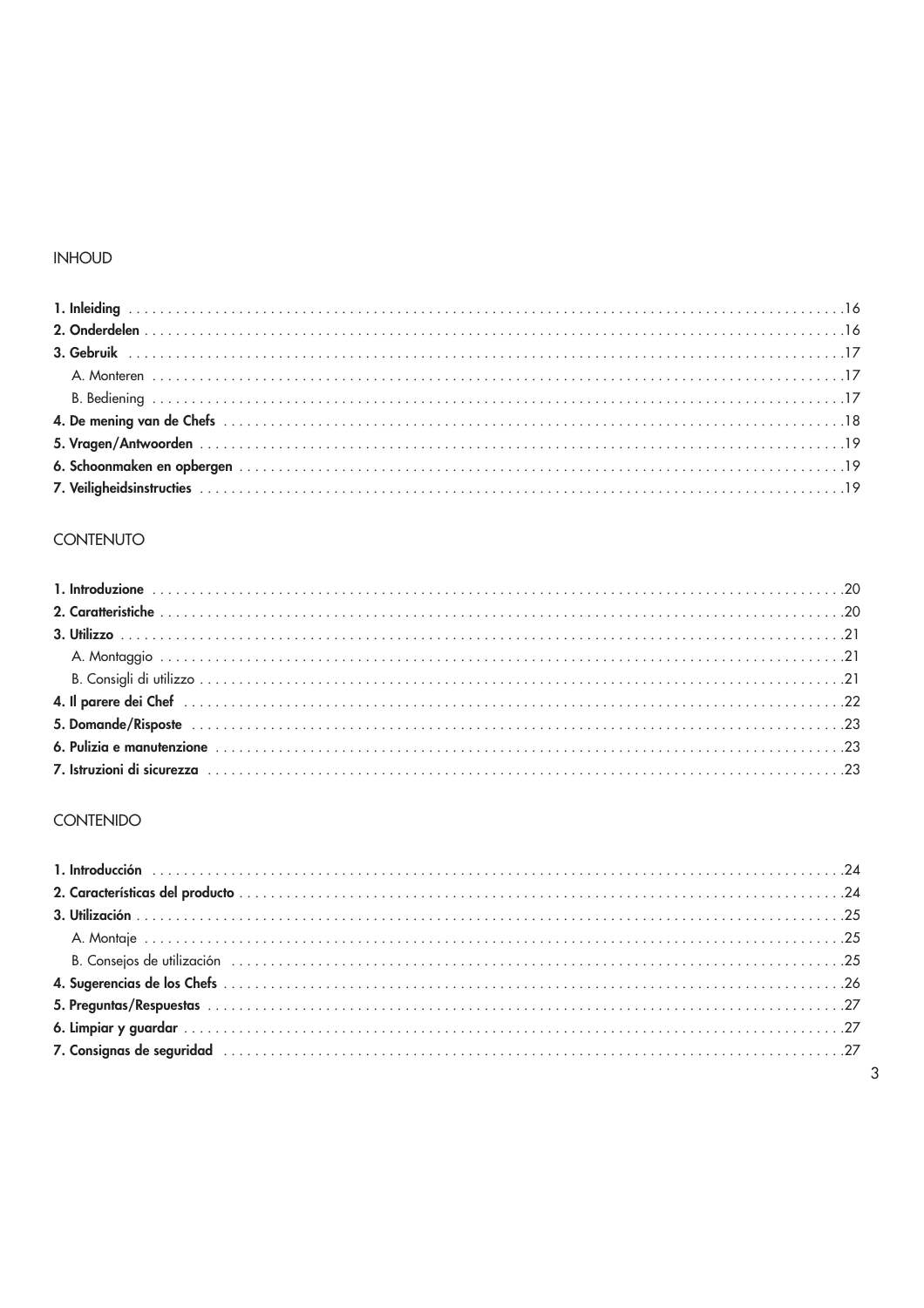## 1. INTRODUCTION

Vous venez de faire l'acquisition d'un cuiseur à œufs Cuisinart®. La recherche constante dans l'innovation et le soin apporté à l'élaboration de ce produit vous garantissent un appareil de qualité. Facile d'utilisation et d'entretien, cet appareil vous permettra de réaliser toutes sortes de préparations simples et originales.

Le cuiseur à œufs est l'appareil idéal pour préparer jusqu'à 7 œufs de multiples façons (durs, mollets, à la coque, moulés, etc), ceci sans surveillance grâce à l'arrêt automatique en fin de cuisson.

# 2. CARACTERISTIQUES PRODUIT



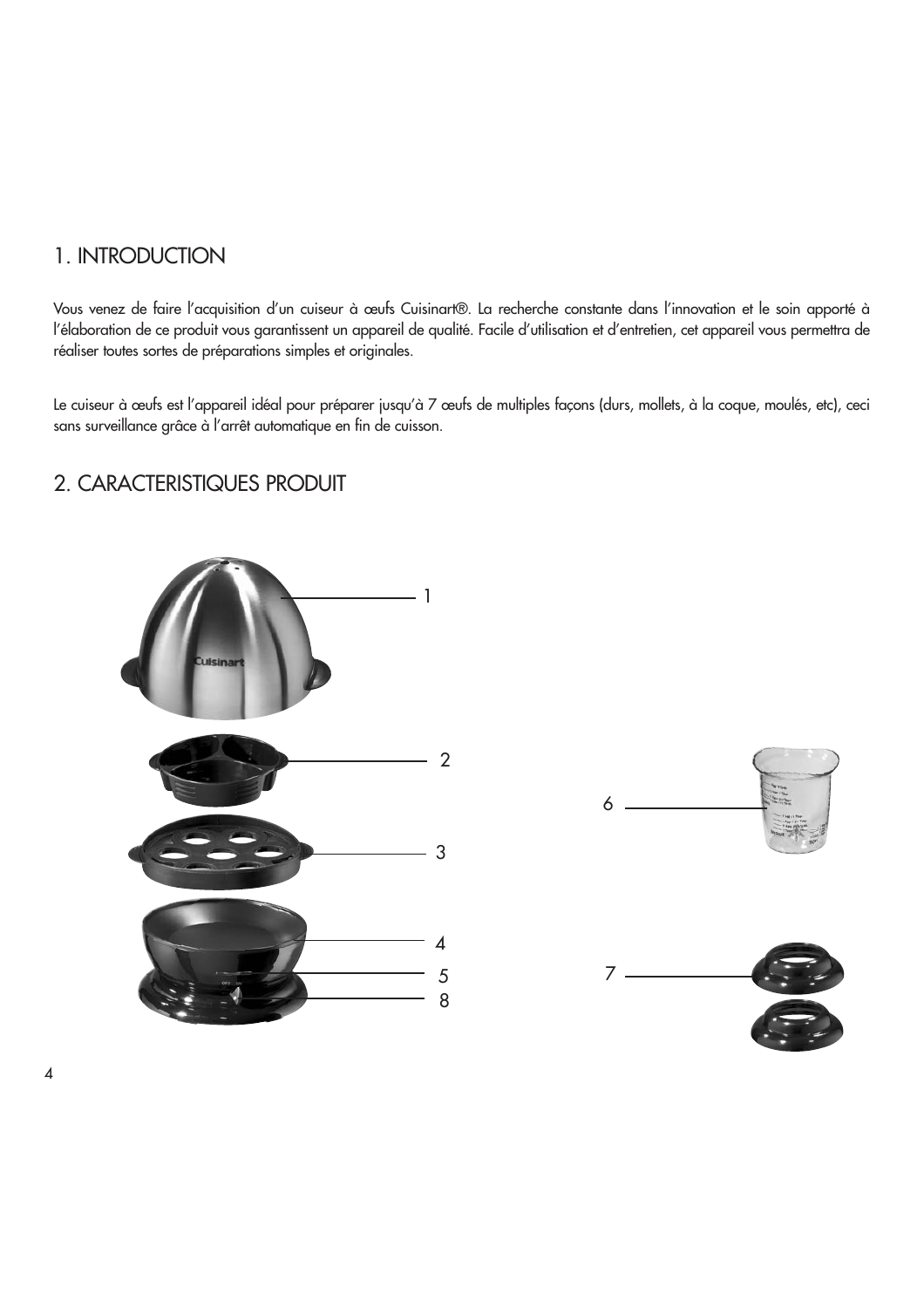- 1. Dôme en acier brossé avec poignées isolantes.
- 2. 1 bac de cuisson pour œufs moulés, permet de cuire de 1 à 3 œufs.
- 3. 1 support pour œufs, capable de recevoir jusqu'à 7 œufs à cuire à la coque, mollets ou durs.
- 4. Base avec plateau à revêtement antiadhésif.
- 5. Témoin lumineux : quand l'interrupteur est sur la position « ON », le témoin lumineux est allumé. Quand l'interrupteur est sur la position « OFF », le témoin lumineux est éteint.
- 6. Un gobelet doseur muni d'une aiguille : à remplir d'eau en fonction du nombre d'œufs et de la consistance désirée. L'aiguille sert à percer les coquilles pour empêcher que celles-ci se fendent pendant la cuisson.
- 7. Deux petits supports type « coquetier » qui maintiennent l'œuf après la cuisson.
- 8. Interrupteur marche/arrêt : une fois les œufs cuits, la base émet un signal sonore.

## 3. UTILISATION

## **A. ASSEMBLAGE**

1. Laver le dôme, le support et le bac de cuisson dans de l'eau chaude savonneuse ou dans le lave-vaisselle (dans le bac supérieur uniquement).

**NE PAS IMMERGER LA BASE DANS L'EAU OU TOUT AUTRE LIQUIDE.** La base peut être nettoyée avec une éponge ou un chiffon humide. Consulter la rubrique « Nettoyage et entretien » pour plus d'informations.

2. Placer le bac de cuisson, le gobelet doseur et les petits supports type « coquetier » près de la base.

ATTENTION ! L'aiguille à la base du gobelet doseur est extrêmement perçante. Elle est protégée par une petite gaine en plastique qui peut être replacée après utilisation.

3. Placer le support pour œufs à la coque, mollets ou durs sur

la base.

- 4. Placer le dôme sur le support.
- 5. Brancher le cordon d'alimentation. Le cuiseur à œufs est maintenant prêt à fonctionner.

### **B. CONSEILS D'UTILISATION**

**Le support de cuisson pour œufs** peut cuire :

- De 1 à 7 œufs à la coque
- De 1 à 7 œufs mollets
- De 1 à 7 œufs durs
- 1. Enlever le couvercle du cuiseur à œufs.
- 2. A l'aide du gobelet doseur, choisir la consistance et le nombre d'œufs à cuire (Se référer au tableau des temps de cuisson ci-dessous). Remplir d'eau froide jusqu'au niveau approprié.

Pour un meilleur résultat, utiliser de l'eau distillée, l'eau courante contient du calcaire qui peut provoquer une décoloration des œufs.

- 3. Verser l'eau froide dans le plateau de la base.
- 4. Placer le support pour œufs.
- 5. Rincer le nombre d'œufs désirés. Le cuiseur peut recevoir jusqu'à 7 œufs simultanément.
- 6. A l'aide de l'aiguille située à la base du gobelet doseur, percer le sommet de chaque œuf et placer sur le support. Rincer l'aiguille après usage.
- 7. Placer le dôme sur l'ensemble et mettre l'interrupteur sur la position « ON ». Le témoin lumineux est allumé.
- 8. Quand l'eau est complètement évaporée, les œufs sont cuits selon la consistance souhaitée. Le temps de cuisson dépendra du nombre d'œufs et de la consistance désirée (Voir le tableau des temps de cuisson approximatifs ci-dessous).
- 9. Un signal sonore avertit de la fin de la cuisson. Retirer immédiatement les œufs pour éviter qu'ils cuisent trop.
- 10. Faire couler de l'eau froide sur les œufs.

Les œufs sont prêts à être consommés.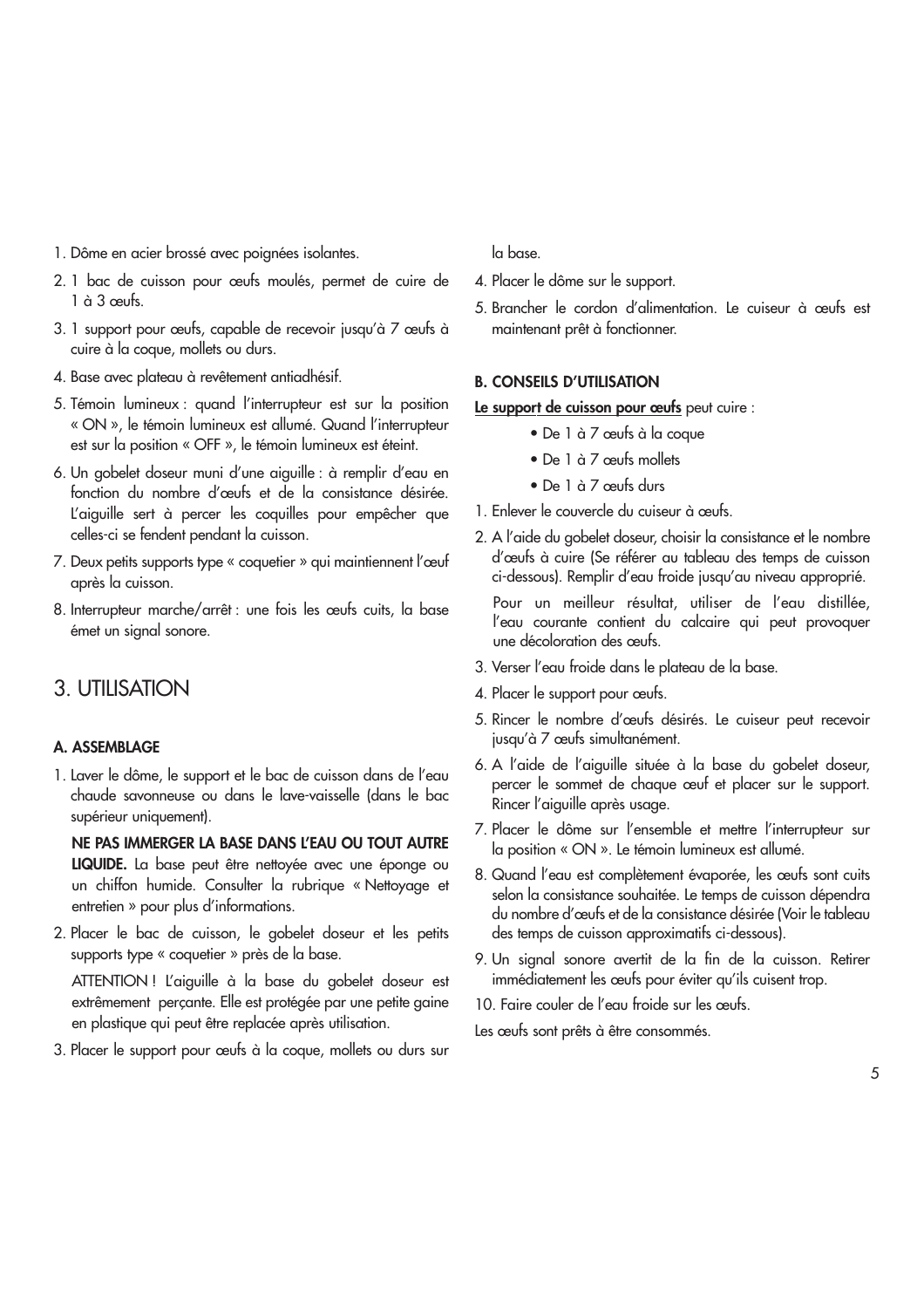Pour cuire d'autres œufs :

- 1. Pour éviter tout dépôt de calcaire, essuyer le plateau de la base avec un chiffon imbibé d'une cuillère à soupe de vinaigre blanc.
- 2. Répéter les opérations 1-10.
- **Le bac de cuisson pour œufs moulés** peut cuire :
	- De 1 à 3 œufs moulés nature

| Consistance souhaitée | <b>Nombre</b><br>d'oeufs | Temps de cuisson<br>approximatif |
|-----------------------|--------------------------|----------------------------------|
| CEufs moulés          | 1 à 3                    | 10 minutes                       |
| CEufs à la coque      | 1 à 7                    | 6 à 9 minutes                    |
| CEufs mollets         | 1 à 7                    | 12 à 14 minutes                  |
| CEufs durs            | 1 à 7                    | 15 à 18 minutes                  |

Il est également possible de garnir le fond des moules d'ingrédients tels que bacon, herbes, fromage,…

- 1. Enlever le couvercle du cuiseur à œufs et le support pour œufs.
- 2. Remplir le gobelet doseur d'eau froide jusqu'au niveau de 1 à 3 œufs mollets. Verser l'eau froide dans le plateau de la base.
- 3. Enduire le bac de cuisson de beurre ou d'huile végétale pour éviter que les œufs adhèrent à la paroi en cours de cuisson.
- 4. Casser un œuf par moule. Le cuiseur peut cuire jusqu'à 3 œufs moulés.
- 5. Placer le support pour œufs sur la base et placer le bac pour œufs moulés sur le premier support.
- 6. Placer le dôme sur l'ensemble et mettre l'interrupteur sur la position « ON ». Le témoin lumineux est allumé.
- 7. Quand l'eau est complètement évaporée, les œufs sont pochés. Le temps de cuisson approximatif est de 10 minutes.
- 8. Un signal sonore avertit de la fin de cuisson. Retirer immédiatement les œufs pour éviter qu'ils cuisent trop.
- 9. Utiliser une petite spatule pour retirer les œufs des moules.

## 4. L'AVIS DES CHEFS



- Pour éviter les chocs thermiques et donc les risques de fêlures dans les œufs, toujours utiliser des œufs à température ambiante.
- Dans la mesure du possible, utiliser des œufs frais.
- Surtout ne pas cuire les œufs sans le support.
- Percer le sommet de la coque avant la cuisson présente deux avantages : cela empêche les coques de se fêler pendant la cuisson et cela diminue légèrement le temps de cuisson des œufs.
- Ne pas oublier de beurrer légèrement ou d'huiler l'intérieur des moules du bac pour éviter que le blanc adhère à la paroi au cours de la cuisson.
- Les œufs sont des aliments naturels très nutritifs :
	- 7,5g de protéines
	- 6g de graisse
	- 30mg de calcium
	- 1,5mg de fer
	- Vitamines A, B, D et E

6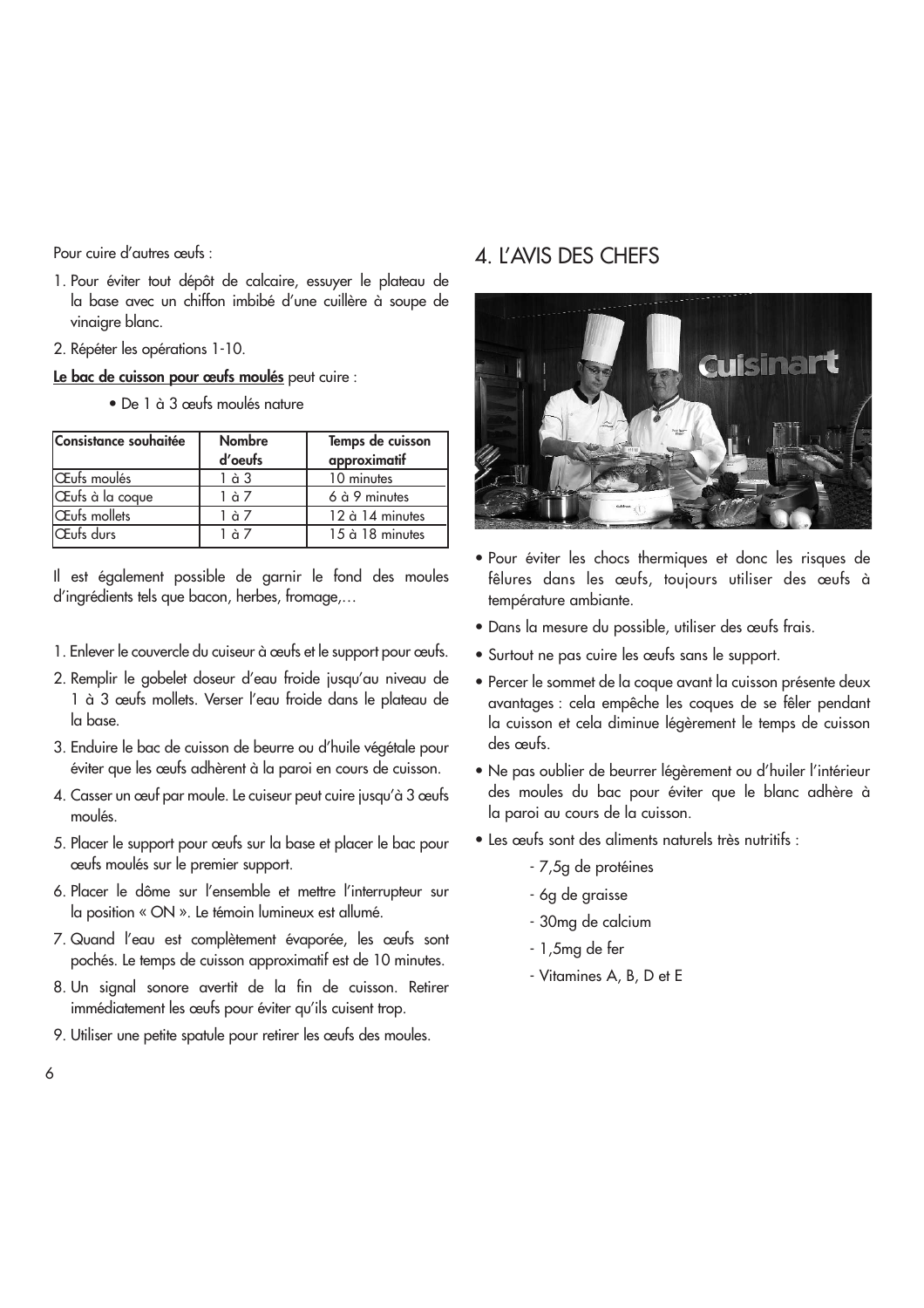# 5. QUESTIONS/REPONSES

| Que faire si :                  | <b>Réponses:</b>                                |
|---------------------------------|-------------------------------------------------|
| Mon appareil ne fonctionne pas? | • Mettre l'interrupteur sur                     |
|                                 | la position « ON » et                           |
|                                 | vérifier que l'eau a bien                       |
|                                 | été ajoutée.                                    |
|                                 | · Vérifier que l'appareil est                   |
|                                 | bien branché.                                   |
| Les oeufs ne cuisent pas?       | · Vérifier que la bonne<br>quantité d'eau a été |
|                                 | ajoutée pour la consistance                     |
|                                 | désirée.                                        |
| Les oeufs ont éclaté dans       | · Les oeufs étaient trop froids.                |
| ?  l'appareil                   |                                                 |

## 6. NETTOYAGE ET RANGEMENT

L'appareil peut être laissé sur le plan de travail de la cuisine. Le débrancher lorsqu'il n'est pas utilisé.

Le dôme, le support de cuisson pour œufs et le bac pour œufs moulés peuvent être lavés dans de l'eau chaude savonneuse ou dans le lave-vaisselle (dans le bac supérieur uniquement).

Nettoyer le plateau de la base avec un chiffon imbibé d'une cuillère à soupe de vinaigre blanc. Ceci permet d'éviter tout dépôt de calcaire laissé par l'eau et agit aussi comme agent antibactérien. Il est également possible de nettoyer le plateau à l'aide d'une éponge ou d'un chiffon humide.

NB : Si le plateau de la base n'est pas nettoyé régulièrement avec du vinaigre blanc, un dépôt de calcaire naturellement présent dans l'eau peut se former et provoquer une décoloration des coquilles d'œufs. Cette décoloration n'altère toutefois pas le goût des œufs.

Pour nettoyer la base de l'appareil, utiliser un chiffon humide.

## **NE PAS IMMERGER LA BASE DANS L'EAU OU TOUT AUTRE LIQUIDE.**

Superposer le support et le bac de cuisson, le gobelet doseur et les deux supports type « coquetier » dans l'appareil avant de le ranger.

## 7. CONSIGNES DE SECURITE

- Ne pas immerger la base de l'appareil dans l'eau ou tout autre liquide.
- Débrancher l'appareil après utilisation, avant de l'assembler ou de le démonter et avant de le nettoyer. Ne jamais laisser l'appareil branché sans surveillance. Pour débrancher, tirer sur la fiche et jamais sur le cordon.
- Ne pas laisser le cordon dépasser du bord du plan de travail et le ranger en l'enroulant sous la base de l'appareil. Ne pas mettre le cordon en contact avec des surfaces chaudes.
- Ne jamais placer l'appareil sur ou à proximité d'une source de chaleur.
- Ne pas toucher les éléments mobiles lors de l'utilisation de l'appareil.
- Se montrer particulièrement vigilant si l'appareil est utilisé à proximité d'enfants. Le ranger hors de portée des enfants.
- Ne pas utiliser l'appareil s'il est tombé ou s'il présente des traces apparentes de dommage.
- **Cesser immédiatement d'utiliser l'appareil si le cordon est endommagé et faire remplacer celui-ci par un professionnel.**
- Aucune réparation ne peut être effectuée par l'utilisateur.
- Toute utilisation d'accessoires non recommandés ou non vendus par Cuisinart® peut provoquer incendie, électrocution et risque de blessure.
- Cet appareil satisfait aux exigences essentielles des directives 89/336/CEE (compatibilité électromagnétique) 73/23/CEE (sécurité des appareils électrodomestiques), amendées par la directive 93/68/CEE (marquage CE).
- Utiliser cet appareil exclusivement pour cuire des oeufs, en suivant les instructions de ce manuel.
- Ne pas utiliser à l'extérieur.
- A usage domestique uniquement.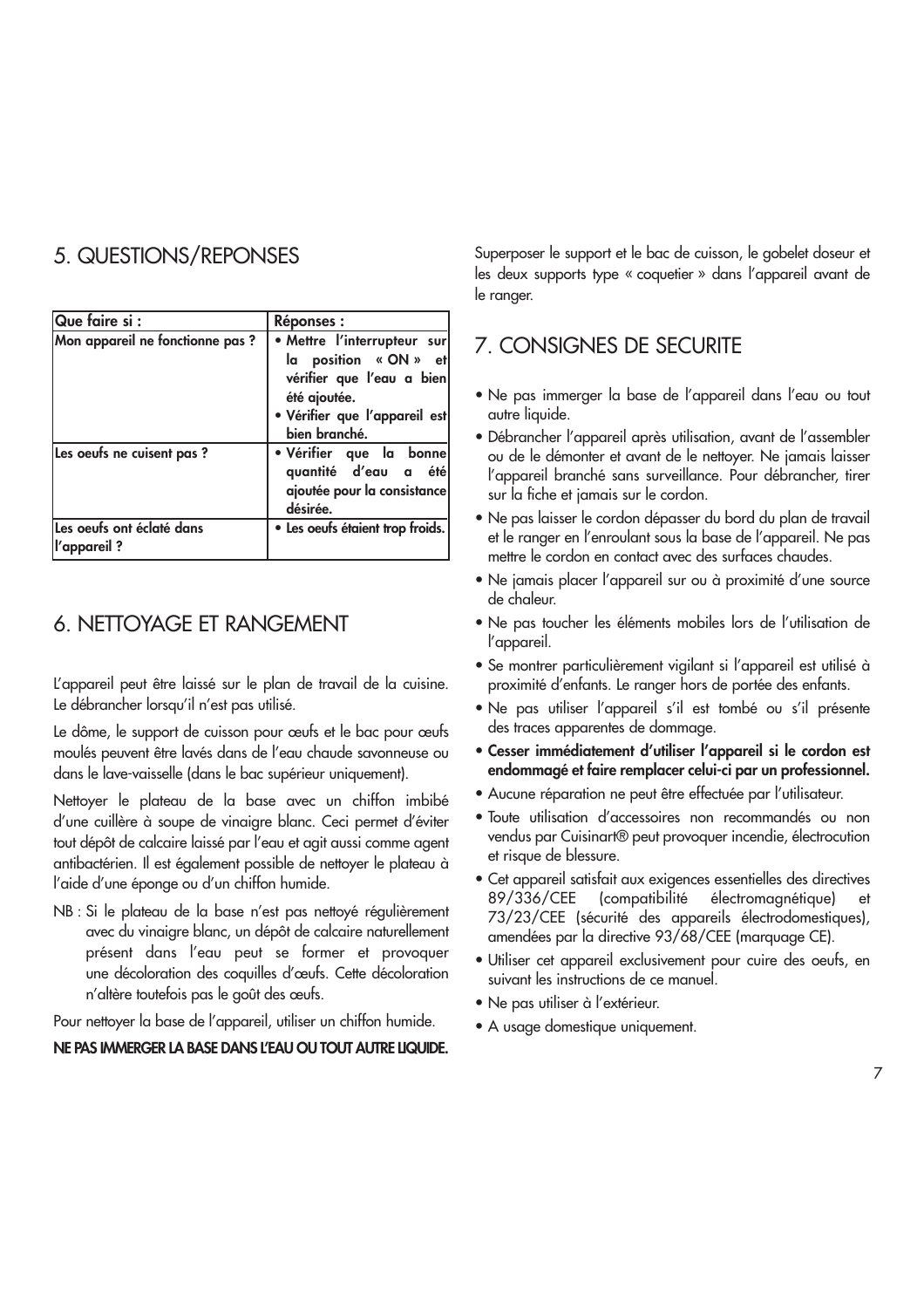## 1. INTRODUCTION

You have just purchased a Cuisinart® egg cooker. A combination of in-depth research into innovation and outstanding design have gone into creating an appliance of guaranteed high quality. Simple to use and to maintain, this appliance allows you to prepare eggs in any number of ways that are both simple and original.

The egg cooker is ideal for cooking up to seven eggs in a number of different ways (hard-boiled, soft-boiled, medium, poached, etc) without the need for supervision thanks to the automatic shut-off at the end of the cooking time.

## 2. DESCRIPTION



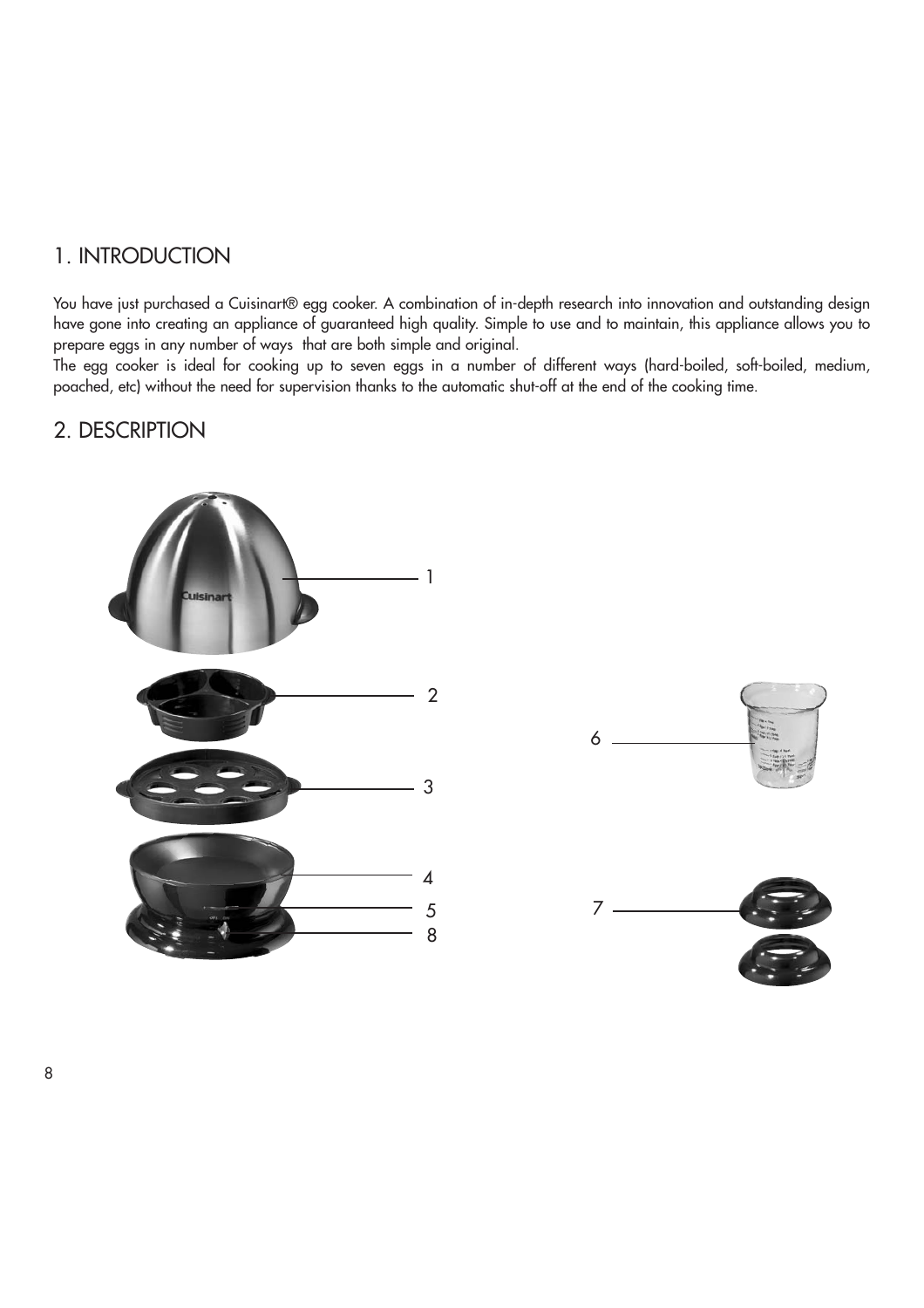- 1. Brushed stainless steel dome-shaped lid with insulated handles.
- 2. 1 poaching dish for cooking up to three eggs.
- 3. 1 cooking rack for between one and seven eggs for cooking either hard-, soft-, or medium-boiled.
- 4. Base with non-stick coated heating plate.
- 5. Indicator light: when the switch is turned to the "ON" position the light will come on; when the switch is turned to the "OFF" position, the indicator light will go off.
- 6. Measuring beaker with piercing needle: should be filled with water according to the number of eggs and the desired consistency of your eggs. The pin is for piercing the eggs to prevent the shells from cracking during cooking.
- 7. Two small "egg-cup" type holders to hold the eggs after cooking.
- 8. On/Off switch: once the eggs are cooked the cooker will emit a signal.

## 3. USE OF THE APPLIANCE

#### **A. ASSEMBLY**

- 1. Rinse the lid, the poaching tray and the cooking rack in hot soapy water or in the dishwasher (top rack only). **DO NOT IMMERSE THE APPLIANCE IN WATER OR ANY OTHER LIQUID**. The appliance should be cleaned with a sponge or a damp cloth. For further information see heading "Cleaning and Maintenance".
- 2. Place the poaching dish, measuring beaker and the small egg holders next to the appliance.

NOTE! The needle at the bottom of the measuring beaker is extremely sharp. It is protected by a small plastic cover which can be replaced after use.

- 3. Place the cooking rack for boiled eggs on the appliance.
- 4. Place the lid over the cooking rack.

5. Plug in to the mains. Your egg cooker is now assembled ready for use.

#### **B. OPERATING THE APPLIANCE**

**The cooking rack** can hold:

- From 1 to 7 soft-boiled eggs
- From 1 to 7 medium-boiled eggs
- From 1 to 7 hard-boiled eggs
- 1. Remove the lid of the egg cooker.
- 2. Using the measuring beaker, choose the consistency of the eggs you prefer and the number of eggs you want to cook (see table of cooking times below). Fill with cold water to the line indicated. For best results, use distilled water; normal tap water contains minerals which can cause the eggs to become discoloured.
- 3. Pour the cold water into the heating tray.
- 4. Place the cooking rack into the base.
- 5. Rinse the quantity of eggs required. You can cook up to seven eggs at any one time.
- 6. Using the piercing needle that you will find in the bottom of the measuring beaker, pierce the top of each egg and place them in the cooking rack. Rinse the pin after use.
- 7. Place the lid over the appliance and put switch into the "ON" position. The indicator light will come on.
- 8. When the water has completely evaporated the eggs are cooked according to the consistency required. The cooking time will depend on the number of eggs and the consistency required (see table of approximate cooking times below).
- 9. A signal will be emitted when cooking is complete. Remove the eggs immediately to prevent overcooking.
- 10. Run cold water over the eggs. The eggs are ready to serve.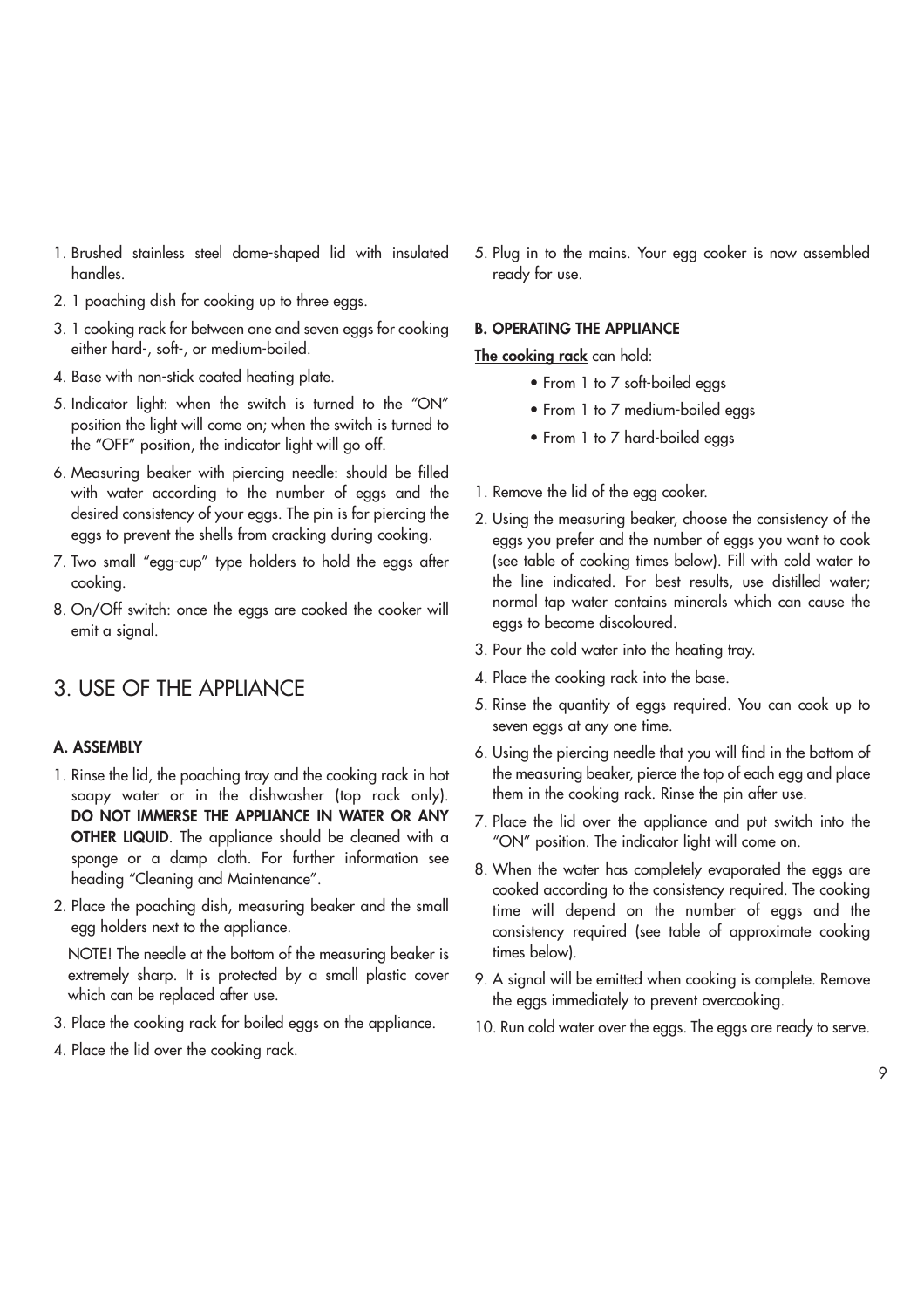For additional eggs:

- 1. In order to remove any deposits created by the minerals in the water, wipe the heating plate with a cloth that has been moistened with a spoon of white vinegar.
- 2. Repeat steps  $1 10$ .

| Consistency of Egg<br>Desired | <b>Number</b><br>of Eggs | <b>Approximately</b><br><b>Cooking Time</b> |
|-------------------------------|--------------------------|---------------------------------------------|
| Poached eggs                  | $1$ to $3$               | 10 minutes                                  |
| Soft boiled eggs              | 1 to 7                   | 6 to 9 minutes                              |
| Medium-boiled eggs            | 1 to 7                   | 12 to 14 minutes                            |
| Hard-boiled eggs              | 1 to 7                   | 15 to 18 minutes                            |

## **The tray for poached eggs** holds:

• From 1 to 3 plain poached eggs

It is also possible to garnish the base of the poaching dish with ingredients such as bacon, herbs, cheese, etc.

- 1. Remove the lid from the egg cooker and the cooking tray.
- 2. Fill the measuring beaker with cold water up to the level for 1 to 3 soft-boiled eggs. Pour the cold water into the heating plate.
- 3. Grease the poaching dish with butter or vegetable oil to prevent the eggs sticking during cooking.
- 4. Break one egg into the poaching dish. The cooker can take up to three poached eggs.
- 5. Place the cooking rack onto the base and place the poaching dish onto the cooking rack.
- 6. Place the lid on the appliance and turn the switch to the "ON" position. The indicator light will come on.
- 7. When the water has completely evaporated the eggs are poached. The cooking time is approximately 10 minutes.
- 8. When cooking is complete a signal will be emitted and the indicator will turn off. Remove the eggs immediately to prevent them overcooking.

9. Use a small spatula to remove the poached eggs from the poaching dish.

# 4. CHEFS' TIPS AND HINTS



- In order to avoid sharp temperature changes and thus avoid the risk of eggs cracking, always use eggs at room temperature.
- As far as possible, always use fresh eggs.
- Above all, never try to cook the eggs without the cooking rack.
- Piercing the top of the shell has two benefits: it prevents the shells from cracking during cooking and it slightly reduces the cooking time.
- Do not forget to grease the poaching dish with butter or oil when cooking poached eggs in order to prevent the whites sticking to the dish during cooking.
- Eggs are a highly nutritional natural food containing:
	- 7.5g protein
	- 6g fat
	- 30mg calcium
	- 1.5mg iron
	- Vitamins A, B, D and E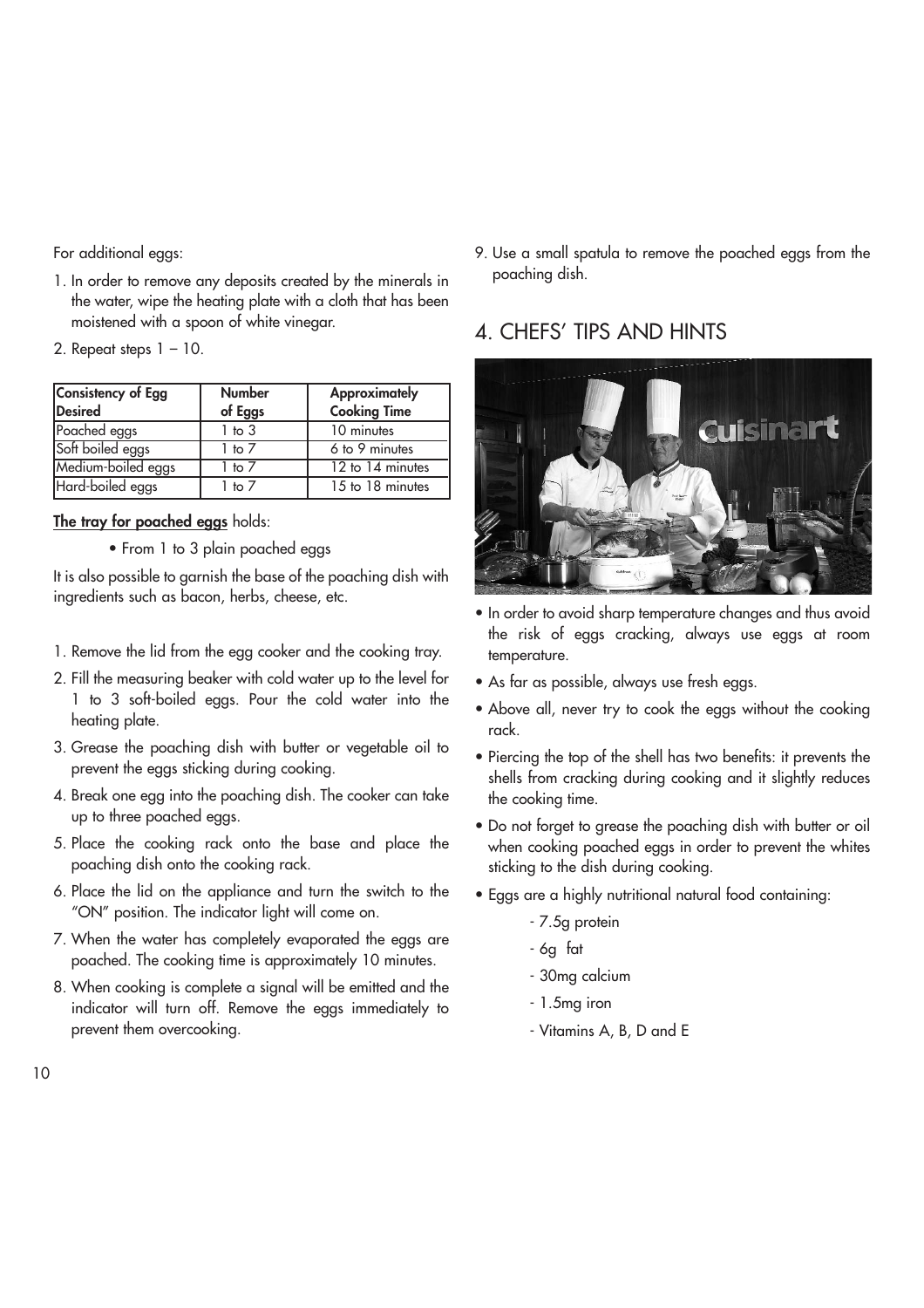# 5. QUESTIONS/ANSWERS

| What to do if:                             | <b>Answer:</b>                                                                                                |  |
|--------------------------------------------|---------------------------------------------------------------------------------------------------------------|--|
| My appliance does not work?                | • Make sure the switch is<br>in the "ON" position and<br>check that you have put<br>water into the appliance. |  |
|                                            | Check that<br>the<br>appliance is correctly<br><u>plugged in.</u>                                             |  |
| The eggs are not cooking?                  | • Check that you have<br>added the right quantity<br>water for<br>of<br>the<br>consistency you want.          |  |
| The eggs have cracked in the<br>appliance? | • The eggs were too cold                                                                                      |  |

# 6. CLEANING AND STORAGE

You can leave the appliance out on the kitchen work surface.

Always unplug the appliance when not in use.

You can wash the lid, the cooking rack and the poached egg dish in hot soapy water or in the dishwasher (in the top tray only).

Clean the heating plate with a cloth moistened with a spoonful of white vinegar. This will prevent any limescale deposits building up from minerals in the water and will also act as an anti-bacterial agent. You can also clean the heating plate using a damp sponge or cloth.

NOTE: If the appliance is not cleaned with white vinegar (see above) on a regular basis, deposits from the minerals in the water will build up and cause discoloration of eggshells. This discoloration however, will not affect the taste of the eggs.

Wipe main base of the appliance with a damp cloth.

### **DO NOT IMMERSE THE APPLIANCE IN WATER OR ANY OTHER LIQUID**

Place the clean cooking rack, poaching dish, measuring beaker and egg holders on top of one another inside the housing before storing.

# 7. SAFETY CAUTIONS

- Do not immerse the housing of the appliance in water or any other liquid.
- Unplug the appliance after use, before assembling or taking apart or before cleaning. Never leave the appliance switched on unmonitored. To unplug, pull on the plug never the wire.
- Do not let the cord hang over the edge of the table or work surface and when storing wrap the cord into the space specially designated for this under the base of the appliance. Do not leave the wire in contact with hot surfaces.
- Never leave the appliance on or close to a source of heat.
- Avoid contact with moving parts when using the appliance.
- Be particularly vigilant when the appliance is in use near children. Always store out of the reach of children.
- Do not operate the appliance if it has been dropped or looks damaged in any way or is not functioning properly.
- **Stop using the appliance IMMEDIATELY if the cord is damaged and have this replaced by a professional.**
- Do not try to carry out any repairs yourself.
- The use of attachments not recommended or sold by Cuisinart® may result in fire, electrical shock, or injury.
- This appliance meets the norms laid down in the following EU directives: 89/336/EEC (electromagnetic compatibility) and 73/23/EEC (safety of domestic electrical appliances), and amendment directive 93/68 EEC (CE marking).
- This appliance should be used exclusively for cooking eggs, and according to the instructions in this manual.
- Do not use the appliance outdoors.
- For domestic use only.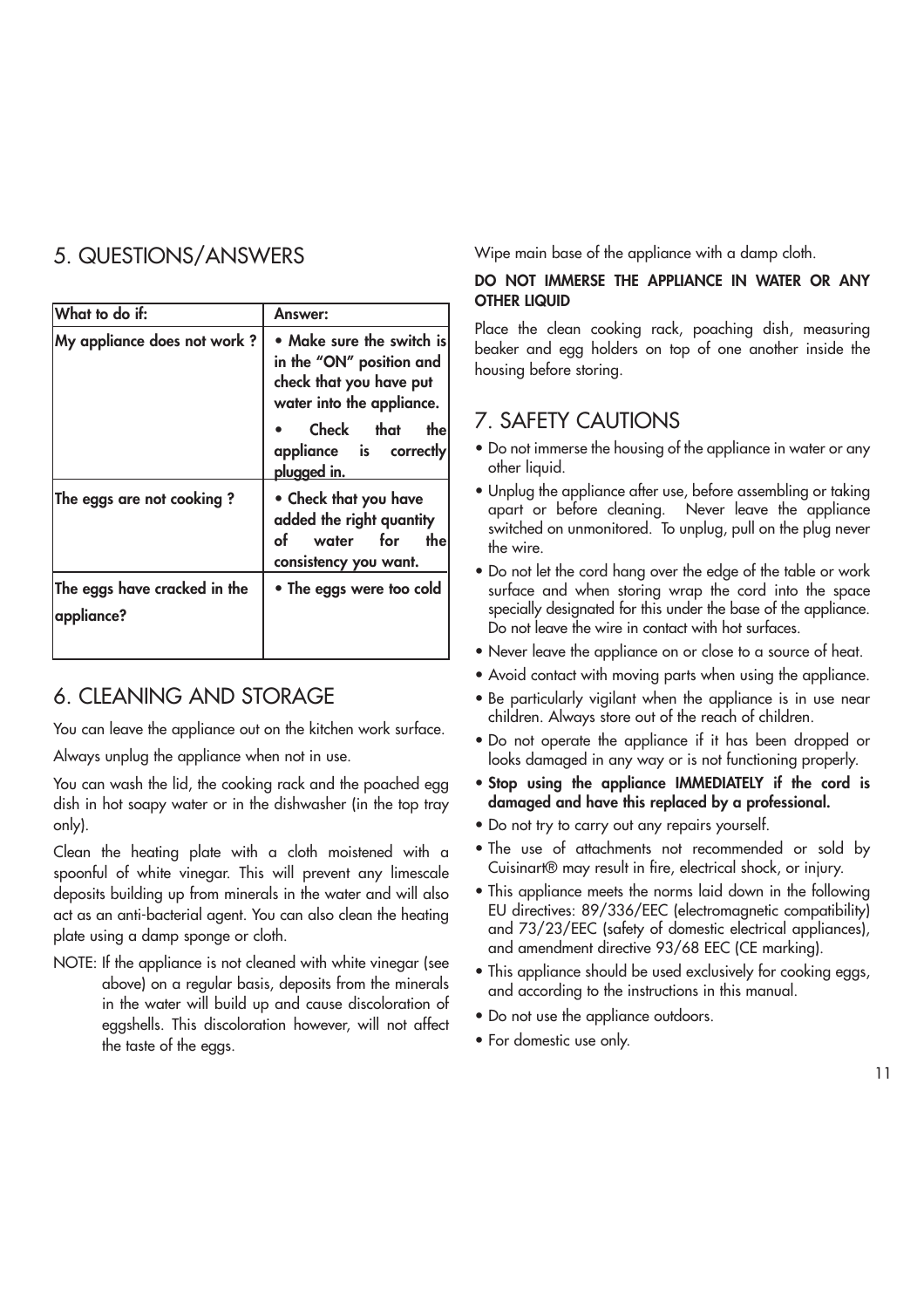## 1. EINLEITUNG

Sie haben gerade einen Eierkocher von Cuisinart® erstanden. Eine konstante Suche nach Neuerungen und sorgfältige Produktverarbeitung gewährleisten die hochwertige Qualität dieses Geräts, mit dem Sie alle Arten von Zubereitungen schnell und einfach realisieren können.

Der Eierkocher ist das ideale Gerät, um bis zu 7 Eier auf verschiedene Arten zuzubereiten (hart, wachsweich, weich, gestürzt, etc), ohne sie ständig überwachen zu müssen, da sich das Gerät am Ende der Kochzeit automatisch ausschaltet.

# 2 3 4 5 8 1

## 2. EIGENSCHAFTEN DES PRODUKTS



12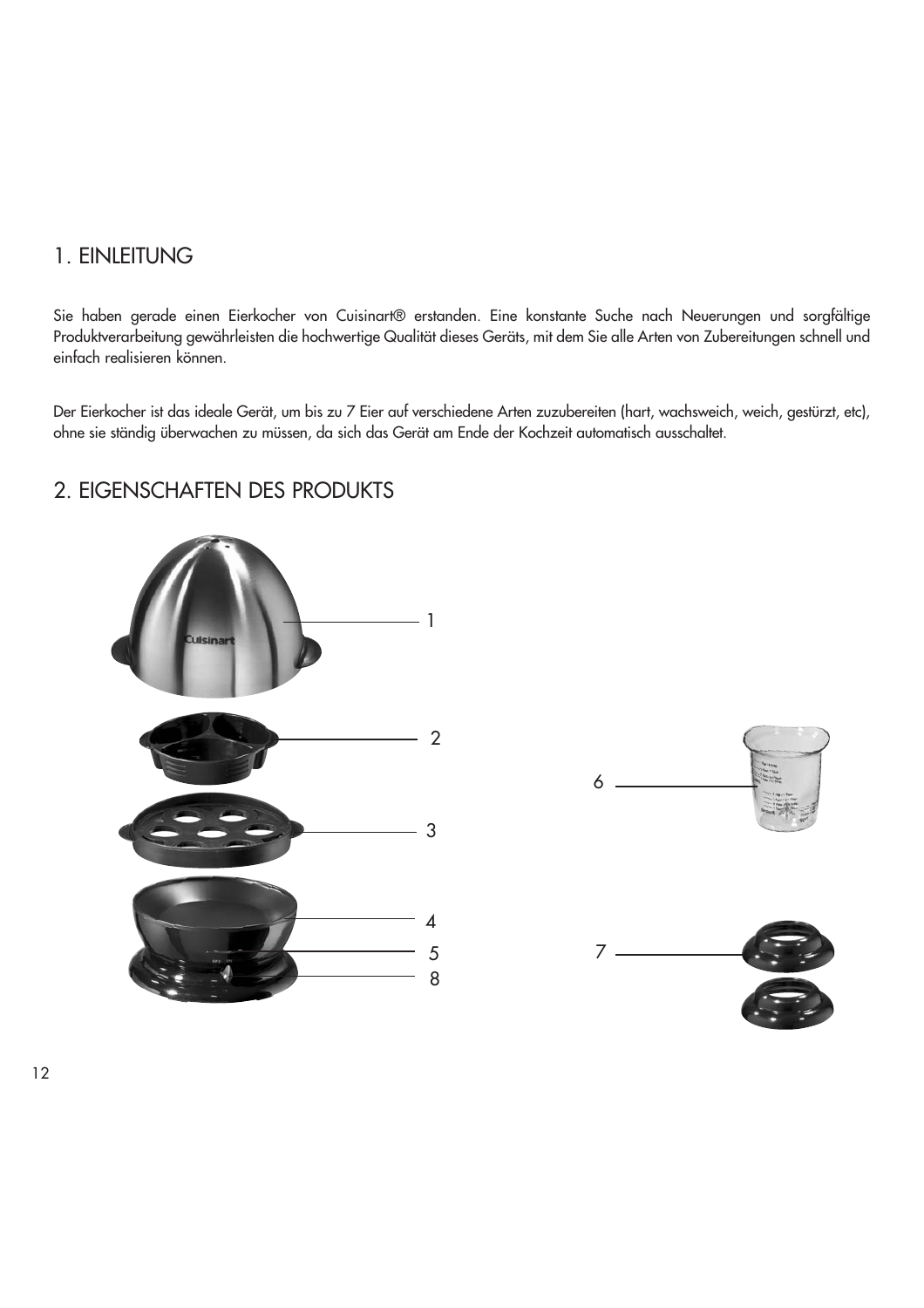- 1. Kuppel aus gebürstetem Edelstahl mit Isoliergriffen.
- 2. 1 Kochschale für gestürzte Eier, in der 1 bis 3 Eier gekocht werden können.
- 3. 1 Eierständer, in dem bis zu 7 Eier zum Weich-, Wachsweich- oder Hartkochen Platz finden.
- 4. Sockel mit Antihaftbeschichtung.
- 5. Leuchtanzeige: wenn der Schalter auf «ON» steht, leuchtet das Lämpchen. Wenn der Schalter auf «OFF» steht, erlischt das Lämpchen.
- 6. Ein Dosierbecher mit Nadel : je nach Anzahl der Eier und gewünschtem Gargrad mit Wasser füllen. Mit der Nadel können die Eierschalen durchstochen werden, damit sie während des Kochens nicht aufplatzen.
- 7. Zwei kleine Halter Typ « Eierbecher » zum Halten der Eier nach dem Kochen.
- 8. An/Ausschalter : sobald die Eier gekocht sind, gibt der Sockel ein Geräuschsignal ab.

## 3. GEBRAUCH

#### **A. ZUSAMMENSETZEN**

1. Die Kuppel, den Halter und die Kochschale in heißem Seifenwasser oder im Geschirrspüler (nur auf der oberen Schiene) waschen.

**DEN SOCKEL NICHT IN WASSER ODER ANDERE FLÜSSIGKEITEN TAUCHEN**. Der Sockel kann mit einem feuchten Schwamm oder Tuch gereinigt werden. Konsultieren Sie den Abschnitt « Reinigen und Verstauen » für nähere Informationen.

2. Die Kochschale, den Dosierbecher und die kleinen Eierbecher in die Nähe des Sockels stellen. VORSICHT ! Die Nadel am Boden des Dosierbechers ist extrem spitz. Sie ist durch eine kleine Kunststoffhülse geschützt, die nach dem Gebrauch wieder aufgesetzt werden kann.

- 3. Den Ständer für weiche, wachsweiche oder harte Eier auf den Sockel stellen.
- 4. Die Kuppel über den Ständer stülpen.
- 5. Das Netzkabel anschließen. Der Eierkocher ist nun betriebsbereit.

#### **B. GEBRAUCHSHINWEISE**

**Der Eierkochständer** kann zubereiten :

- 1 bis 7 weiche Eier
- 1 bis 7 wachsweiche Eier
- 1 bis 7 harte Eier
- 1. Den Deckel des Eierkochers abnehmen.
- 2. Auf dem Dosierbecher Gargrad und Anzahl der zu kochenden Eier bestimmen (Hinweise hierzu in der untenstehenden Tabelle zu den Kochzeiten). Bis zu der jeweiligen Höhe mit kaltem Wasser füllen. Für ein noch besseres Ergebnis destilliertes Wasser verwenden, Leitungswasser enthält Kalk, der die Farbe der Eierschalen verändern kann.
- 3. Das kalte Wasser in die Sockelplatte gießen.
- 4. Den Eierständer einsetzen.
- 5. Die gewünschte Anzahl Eier abspülen. Im Kocher haben bis zu 7 Eier gleichzeitig Platz.
- 6. Mit der Nadel am Boden des Dosierbechers die Schale von jedem Ei an der Spitze durchstechen und die Eier in den Ständer stellen. Die Nadel nach dem Gebrauch abspülen.
- 7. Die Kuppel überstülpen und den Schalter auf « ON » stellen. Das Anzeigelämpchen leuchtet.
- 8. Wenn das Wasser vollständig verdunstet ist, haben die Eier die gewünschte Konsistenz erreicht und sind fertig. Die Kochzeit hängt von der Anzahl Eier und dem gewünschten Gargrad ab (siehe untenstehende Tabelle mit den ungefähren Kochzeiten).
- 9. Ein Geräuschsignal ertönt am Ende der Kochzeit. Die Eier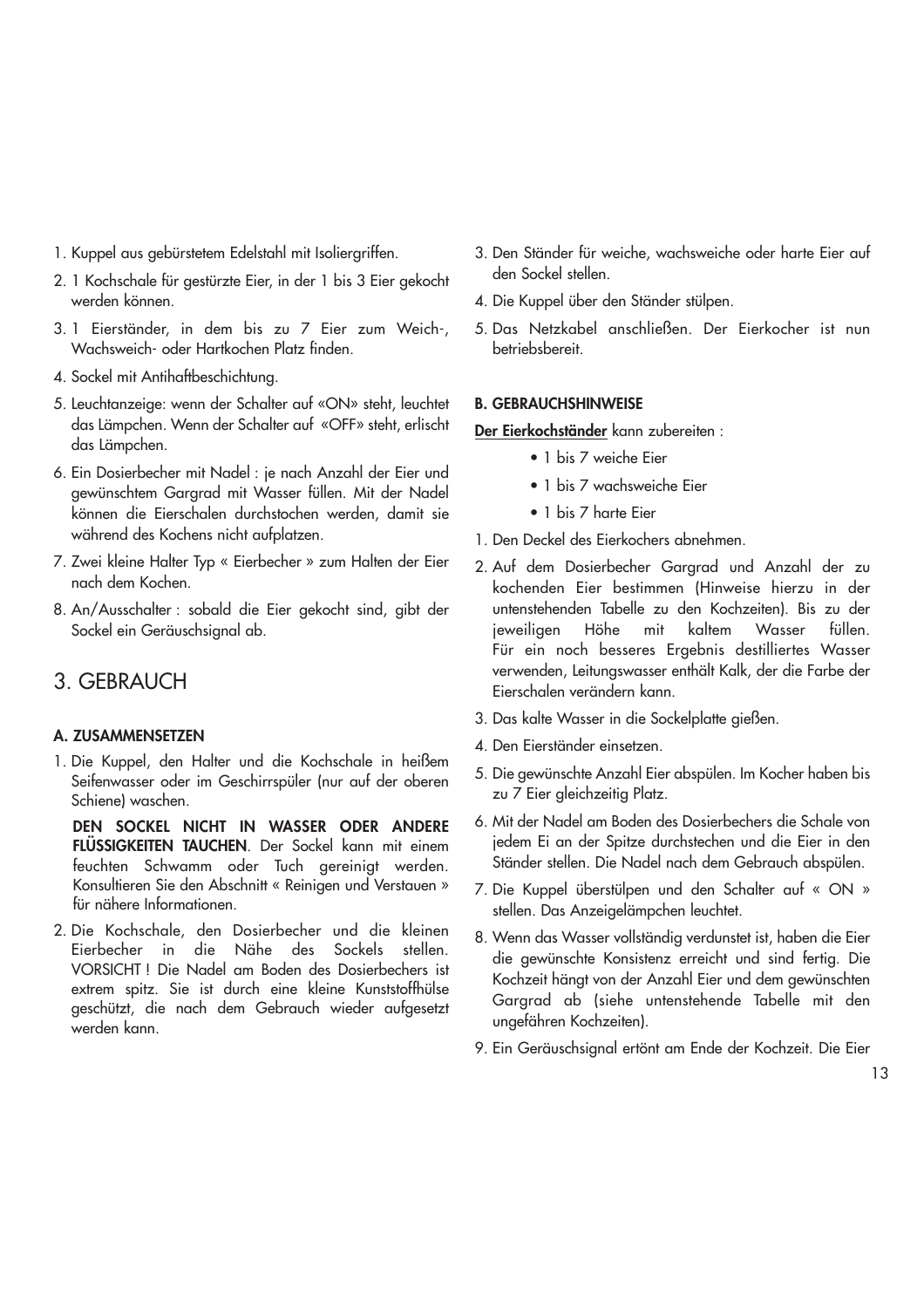sofort entnehmen um zu vermeiden, dass sie zu hart werden.

10. Kaltes Wasser über die Eier laufen lassen.

Die Eier sind nun für den Verzehr bereit.

Zum Kochen von mehr Eiern:

- 1. Um Kalkablagerungen zu vermeiden, die Sockelplatte mit einem Tuch reinigen, das mit einem Esslöffel weißem Essig getränkt wurde.
- 2. Die Vorgänge 1-10 wiederholen.

| Gewünschte Konsistenz   | Anzahl  | Ungefähre Kochzeit |
|-------------------------|---------|--------------------|
|                         |         | der Eier           |
| Gestürzte Eier          | 1 bis 3 | 10 Minuten         |
| Weiche Eier             | 1 bis 7 | 6 bis 9 Minuten    |
| <b>Wachsweiche Eier</b> | 1 bis 7 | 12 bis 14 Minuten  |
| Harte Eier              | his 7   | 15 bis 18 Minuten  |

Die **Kochschale für gestürzte Eier** kann zubereiten :

• 1 bis 3 einfache gestürzte Eier

Es ist ebenfalls möglich, andere Zutaten wie Speck, Kräuter, Käse,... auf den Boden der Formen zu geben

- 1. Den Deckel des Eierkochers und den Eierständer abnehmen.
- 2. Den Dosierbecher bis zu der Höhe für 1 bis 3 gestürzte Eier mit kaltem Wasser füllen. Das kalte Wasser in die Sockelplatte gießen.
- 3. Die Kochformen mit Butter oder Pflanzenöl ausstreichen, damit die Eier nicht während des Kochens an den Wänden ankleben.
- 4. Ein Ei pro Form aufschlagen. Der Kocher kann bis zu 3 gestürzte Eier garen.
- 5. Den Eierständer auf den Sockel setzen und die Schale für gestürzte Eier auf den ersten Ständer stellen.
- 6. Die Kuppel überstülpen und den Schalter auf « ON » stellen. Das Anzeigelämpchen leuchtet.
- 7. Wenn das Wasser vollständig verdunstet ist, sind die Eier pochiert. Die ungefähre Kochzeit beträgt 10 Minuten.
- 8. Ein Geräuschsignal ertönt am Ende der Kochzeit. Die Eier sofort entnehmen um zu vermeiden, dass sie zu hart werden.
- 9. Die Eier mit Hilfe eines Spatels aus den Formen nehmen.

# 4. DIE RATSCHLÄGE DER CHEFS



- Um zu starke Temperaturunterschiede und dadurch verursachte Sprünge in den Eiern zu vermeiden, immer Eier auf Zimmertemperatur verwenden.
- So weit wie möglich frische Eier verwenden.
- Nie Eier ohne den Ständer kochen.
- Die Eierschale an der Spitze zu durchbohren hat zwei Vorteile : die Eier bekommen während des Kochens keine Sprünge, und außerdem wird die Kochzeit der Eier etwas verringert.
- Nicht vergessen, die Formen der Schale für gestürzte Eier leicht mit Butter oder Öl einzufetten, damit das Eiweiß nicht an der Form anklebt.
- Eier sind natürliche und sehr nahrhafte Lebensmittel :
	- 7,5g Proteine
	- 6g Fett
	- 30mg Kalzium
	- 1,5mg Eisen
	- Vitamine A, B, D und E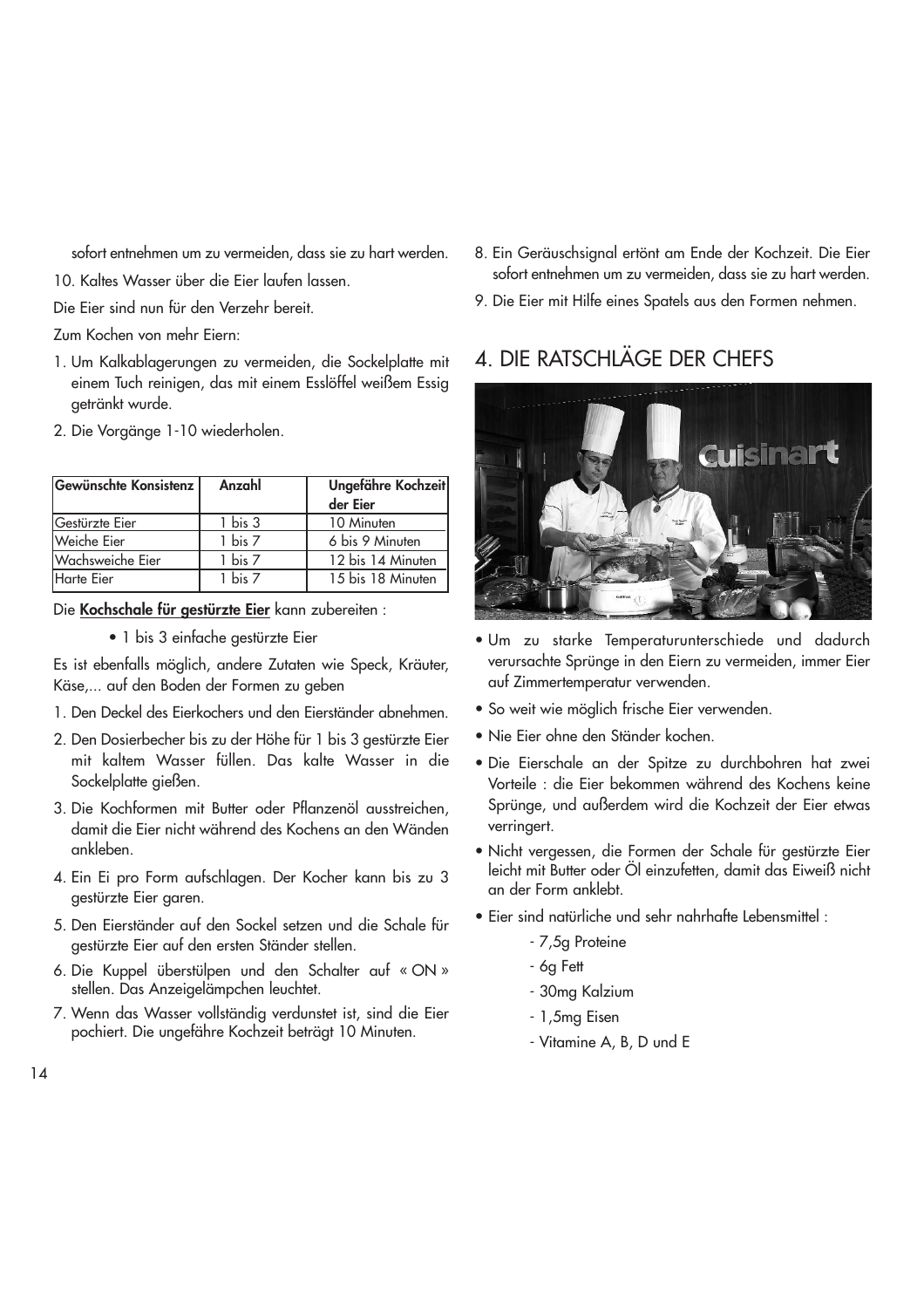# 5. FRAGEN/ANTWORTEN

| Was tun, wenn:                        | Antworten:                                                                                                                                                          |  |
|---------------------------------------|---------------------------------------------------------------------------------------------------------------------------------------------------------------------|--|
| Mein Gerät nicht<br>lfunktioniert ?   | • Den Schalter auf "ON"<br>stellen und überprüfen, ob Wasser<br>hinzugegeben wurde.<br>· Überprüfen, ob das Gerät<br>korrekt an den Netzstrom<br>angeschlossen ist. |  |
| Die Eier nicht koch<br>werden?        | · Überprüfen, ob die korrekte<br>Wassermenge für die gewünschte<br>Konsistenz hinzugegeben wurde.                                                                   |  |
| Die Eier im Gerät<br> geplatzt sind ? | · Die Eier waren zu kalt.                                                                                                                                           |  |

# 6. REINIGEN UND VERSTAUEN

Das Gerät kann auf der Arbeitsfläche der Küche stehen bleiben. Den Netzstecker ziehen, wenn es nicht benutzt wird. Die Kuppel, der Kochständer für die Eier und die Schale für gestürzte Eier können mit heißem Seifenwasser oder im Geschirrspüler gereinigt werden (nur auf der oberen Schiene). Die Sockelplatte mit einem Tuch, das mit einem Esslöffel weißem Essig getränkt wurde, abwischen. Hierdurch werden alle Kalkablagerungen aus dem Wasser vermieden und außerdem hat Essig eine antibakterielle Wirkung.

Es ist auch möglich, die Platte mit einem feuchten Tuch oder Schwamm zu reinigen.

Anm. : Wenn die Sockelplatte nicht regelmäßig mit weißem Essig gesäubert wird, können sich Rückstände des von Natur aus in Wasser enthaltenen Kalks bilden und dazu führen, dass sich die Eierschalen verfärben. Diese Verfärbung ändert jedoch keinesfalls den Geschmack der Eier.

Zum Reinigen des Sockels ein feuchtes Tuch verwenden.

**NICHT IN WASSER ODER ANDERE FLÜSSIGKEITEN TAUCHEN.**

Vor dem Verstauen des Geräts den Ständer und die

Kochschale, den Dosierbecher und die beiden Eierbecher im Gerät übereinander stellen.

## 7. SICHERHEITSHINWEISE

- Das Gerät nicht in Wasser oder andere Flüssigkeiten tauchen.
- Nach dem Gebrauch, vor dem Zusammensetzen oder Auseinandernehmen und vor dem Reinigen den Netzstecker ziehen. Das Gerät nie ohne Aufsicht an den Netzstrom angeschlossen lassen. Immer am Netzstecker ziehen, nie am Kabel.
- Das Kabel nicht über den Rand der Arbeitsfläche hängen lassen und verstauen, indem es um den Sockel des Geräts gewickelt wird. Das Kabel nicht in Berührung mit heißen Oberflächen bringen.
- Das Gerät nie auf eine oder in die Nähe einer Hitzequelle stellen.
- Die beweglichen Teile nicht berühren, während das Gerät betrieben wird.
- Besondere Vorsicht ist geboten, wenn das Gerät in der Nähe von Kindern verwendet wird. Außerhalb der Reichweite von Kindern aufbewahren.
- Das Gerät nicht verwenden, wenn es heruntergefallen ist oder offensichtliche Spuren einer Beschädigung aufweist Das Zubehörteil nicht verwenden, wenn es heruntergefallen ist oder offensichtliche Spuren einer Beschädigung aufweist.
- **Den Gebrauch des Geräts unmittelbar einstellen, wenn das Kabel beschädigt ist und dieses von einer Fachkraft ersetzen lassen.**
- Der Gebrauch von Zubehörteilen, die nicht von Cuisinart® empfohlen oder vertrieben werden, können Brand, elektrischen Schlag und Verletzungsgefahr verursachen.
- Dieses Gerät entspricht den grundlegenden Anforderungen der Richtlinien 89/336/EWG (elektromagnetische Kompatibilität) und 73/23/EWG (Sicherheit von Haushaltsgeräten, abgeändert durch die Richtlinie 93/68/EWG (CE-Markierung).
- Das Gerät ausschließlich für die Zubereitung von Eiern und unter Beachtung dieser Gebrauchsanleitung verwenden.
- Nicht im Freien verwenden.
- Nur für den Hausgebrauch bestimmt.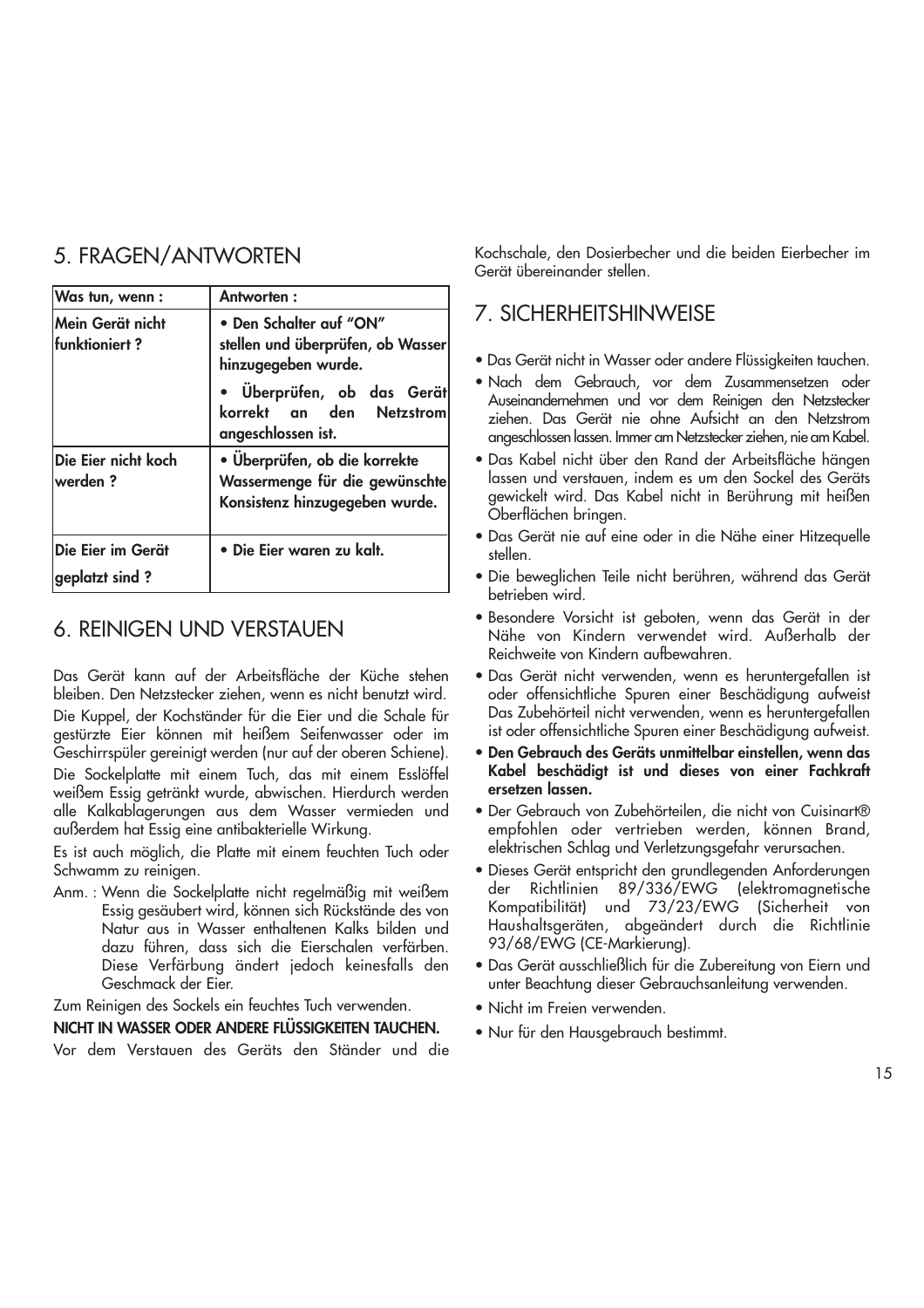## 1. INLEIDING

Gefeliciteerd met uw aankoop van de eikoker Cuisinart®. Ons permanent streven naar vernieuwing en de zorgvuldige ontwikkeling van dit product garanderen dat u een kwaliteitstoestel krijgt. Het is gemakkelijk in gebruik en onderhoud en laat u toe eenvoudige en originele eibereidingen te maken.

De eikoker is ideaal voor het bereiden van maximum 7 eieren op verschillende manieren (hard, medium of zacht gekookt, gepocheerd, enz.) en dit geheel autonoom, want het toestel stopt automatisch op het einde van de kooktijd.

# 2. ONDERDELEN





16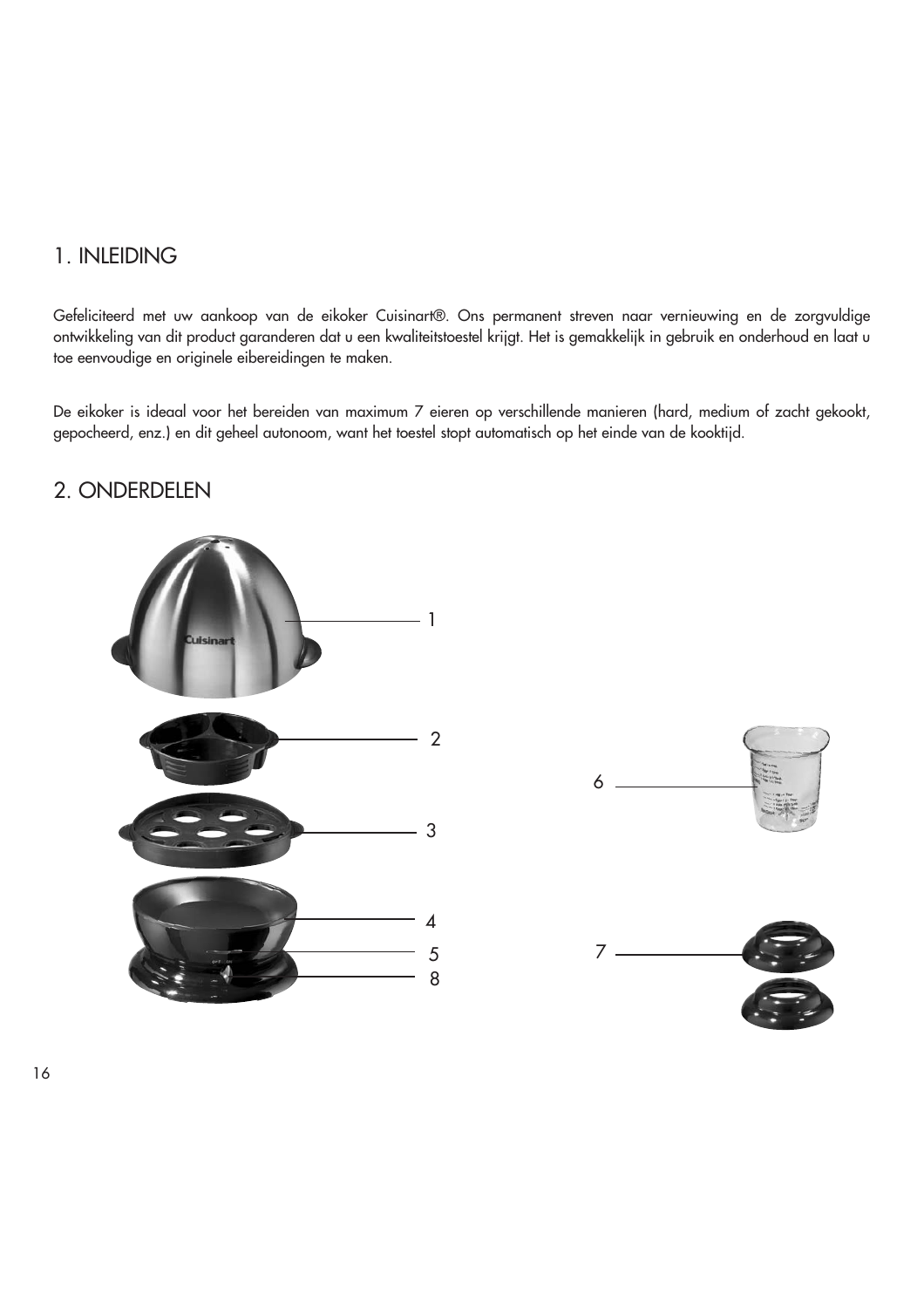- 1. Deksel van geborsteld staal met geïsoleerde handvaten.
- 2. Kookbakje voor 3 gepocheerde eieren.
- 3. Houder voor 7 gekookte eieren.
- 4. Onderstel met reservoir met anti-kleefplaat.
- 5. Verklikkerlampje : als de schakelaar op ON staat, brandt het lampje. Als de schakelaar op OFF staat, is het lampje uit.
- 6. Doseerbeker met priknaald. Om de hoeveelheid water volgens het aantal eieren en de gewenste hardheid te doseren. De naald aan de onderkant dient om de schaal van de eieren te doorprikken, waardoor voorkomen wordt dat ze tijdens de bereiding barsten.
- 7. Twee kleine eihouders om de gekookte eieren in te plaatsen.
- 8. Schakelaar aan/uit: als de bereidingstijd over is, hoort u een geluidssignaal.

## 3. GEBRUIK

#### **A. MONTEREN**

- 1. Het deksel, het kookbakje en de houder in een zeepsopje of in de vaatmachine (in het bovenste rek) wassen. **HET ONDERSTEL NOOIT IN WATER OF EEN ANDERE VLOEISTOF ONDERDOMPELEN.** Het onderstel met een vochtige doek of een sponsje reinigen. Zie het hoofdstuk " Schoonmaken en opbergen " voor verdere aanwijzingen.
- 2. Het kookbakje, de doseerbeker en de kleine eihouders naast het onderstel plaatsen. LET OP ! De priknaald is zeer scherp. Het is aan te raden het plastic beschermhoesje steeds terug op de punt te plaatsen.
- 3. De houder voor de gekookte eieren op het onderstel plaatsen.
- 4. Het deksel op de houder zetten.
- 5. De stekker in het stopcontact steken. Het toestel is nu klaar voor gebruik.

#### **B. BEDIENING**

#### **De houder voor gekookte eieren** is geschikt voor het koken van

- 1 tot 7 zacht gekookte eieren
- •1 tot 7 medium gekookte eieren
- 1 tot 7 hard gekookte eieren
- 1. Het deksel van de eikoker nemen.
- 2. Met de doseerbeker de juiste hoeveelheid water meten volgens de gewenste hardheid en het aantal te koken eieren (zie tabel verder). De beker tot het betreffende streepje met koud water vullen. Het beste resultaat bereikt u met gedistilleerd water. Het kalkhoudende leidingwater kan eieren doen verkleuren.
- 3. Het koude water in het reservoir van het onderstel gieten.
- 4. De houder voor de eieren er bovenop plaatsen.
- 5. Het gewenst aantal eieren onder stromend water afspoelen. U kunt tot 7 eieren tegelijk koken.
- 6. De schaal van de eieren met de naald doorprikken en de eieren in de houder plaatsen. De naald na gebruik reinigen.
- 7. Het deksel op de eikoker plaatsen en de schakelaar op ON zetten. Het lampje gaat branden.
- 8. Als het water volledig verdampt is, zijn de eieren klaar. De kooktijd hangt af van de gewenste hardheid en van het aantal eieren (zie tabel verder).
- 9. Als de kooktijd beëindigd is, hoort u een geluidssignaal. De eieren onmiddellijk uit de eikoker halen om te voorkomen dat ze verder koken.
- 10. De eieren onder koud stromend water houden.

Nu kunt u ze opeten.

Als u nog eieren wilt koken :

- 1. Het reservoir van het onderstel met een in witte azijn gedrenkte doek schoonmaken om kalkafzetting te vermijden.
- 2. De handelingen 1 tot 10 herhalen.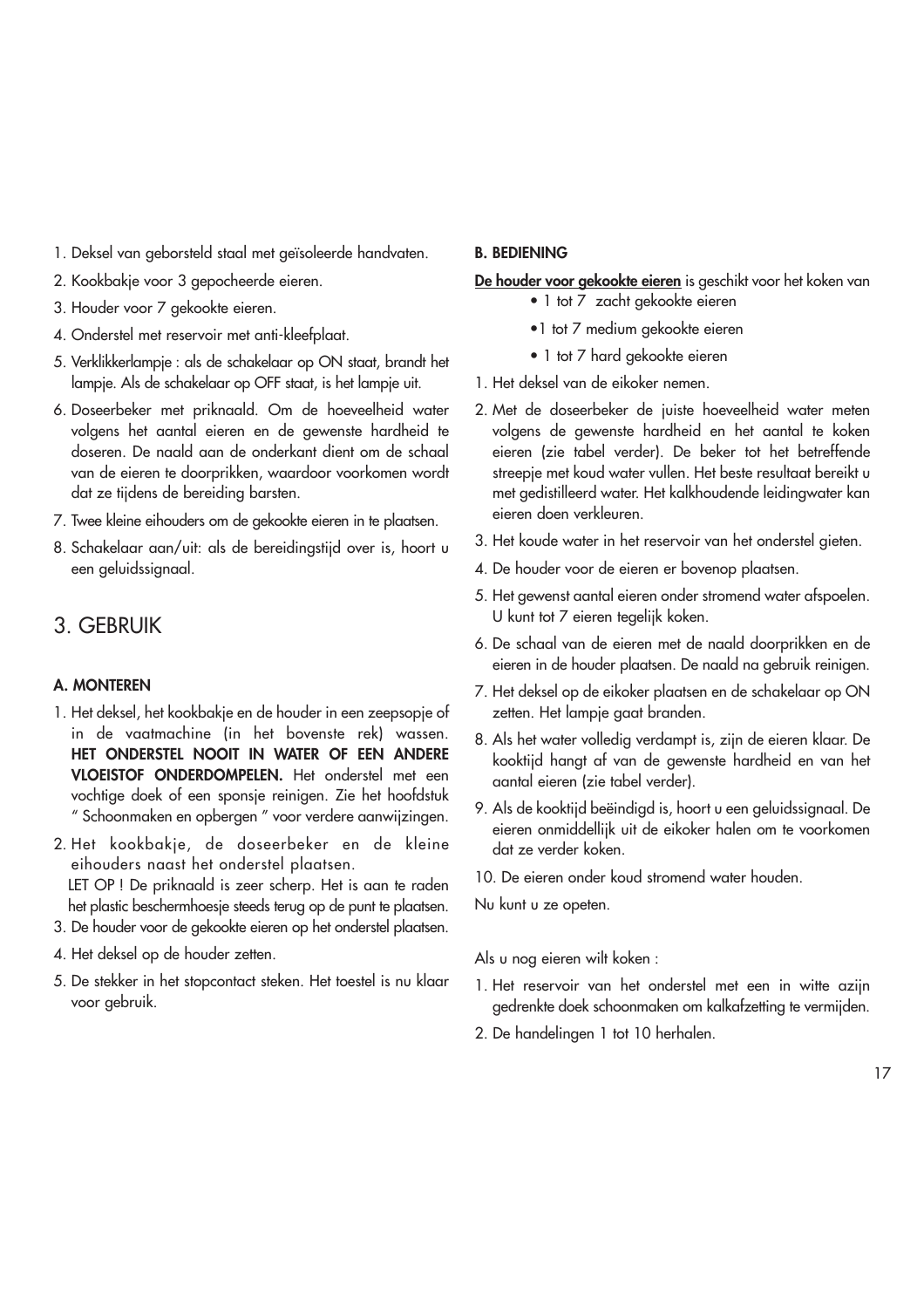| Gewenste hardheid              | Aantal eieren | <b>Bereidingstijd</b> |
|--------------------------------|---------------|-----------------------|
| Gepocheerde eieren             | tot $3$       | 10 minuten            |
| Zacht gekookte eieren          | $1$ tot $7$   | 6 tot 9 minuten       |
| Medium gekookte eieren 1 tot 7 |               | 12 tot 14 minuten     |
| Hard gekookte eieren           | tot $7$       | 15 tot 18 minuten     |

**Het kookbakje voor gepocheerde eieren** is geschikt voor het pocheren van :

• 1 à 3 eieren natuur

Het is eveneens mogelijk om de bodemvormen met bacon, kruiden en kaas te voorzien.

- 1. Het deksel en de houder voor gekookte eieren van de eikoker nemen.
- 2. De maatbeker tot het streepje voor 1 à 3 gepocheerde eieren met koud water vullen. Het koude water in het reservoir van het onderstel gieten.
- 3. Het kookbakje met plantaardige olie of boter inwrijven om te vermijden dat de eieren aanbakken.
- 4. In elk vakje een ei breken. Er is plaats voor 3 eieren.
- 5. Eerst de houder voor gekookte eieren op het onderstel plaatsen en daarop het kookbakje.
- 6. Het deksel op de eikoker plaatsen en de schakelaar op ON zetten. Het lampje gaat branden.
- 7. Als het water volledig verdampt is, zijn de eieren klaar. De pocheertijd bedraagt ongeveer 10 minuten.
- 8. Als de pocheertijd beëindigd is, hoort u een geluidssignaal. De eieren onmiddellijk uit de eikoker halen om te voorkomen dat ze te veel gepocheerd zijn.
- 9. Gebruik een klein spateltje om de eieren uit het kookbakje te verwijderen.

# 4. DE MENING VAN DE CHEFS



- Om thermische schokken en gebarsten eieren te voorkomen, moeten de eieren altijd eerst op kamertemperatuur komen.
- Bij voorkeur zeer verse eieren gebruiken.
- De eieren nooit koken zonder de eihouder in het toestel te plaatsen.
- Het doorprikken van de schaal biedt twee voordelen : het voorkomt dat het ei tijdens het koken barst en verkort de kooktijd lichtjes.
- Niet vergeten het kookbakje lichtjes in te vetten met olie of boter om te voorkomen dat het eiwit aan de rand gaat kleven.
- Eieren zijn natuurlijke voedingsstoffen met een hoge voedingswaarde :
	- 7,5 g proteïnen
	- 6 g vetten
	- 30 mg calcium
	- 1,5 mg ijzer
	- vitamine A, B, D en E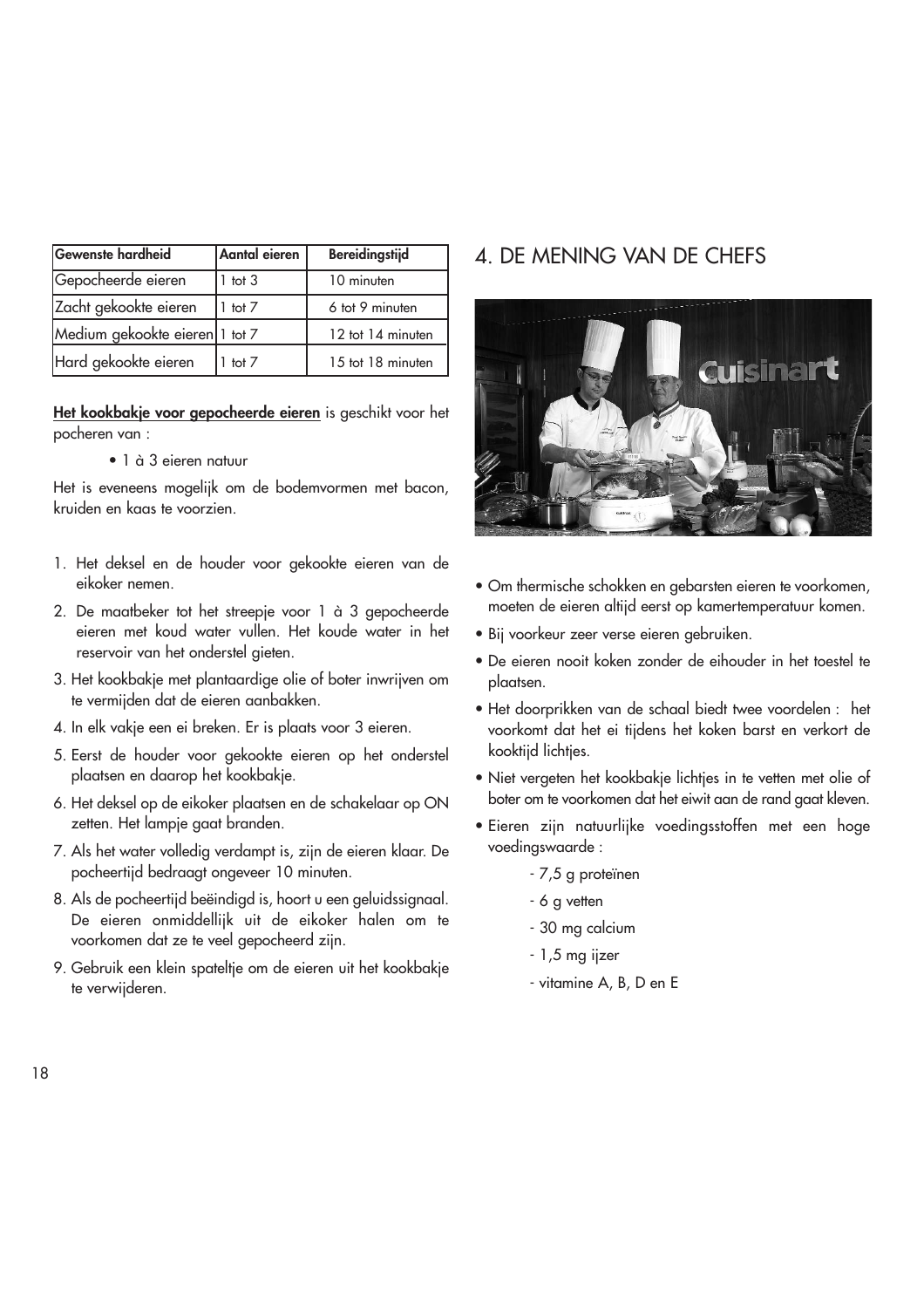# 5. VRAGEN EN ANTWOORDEN

| Wat moet men doen als: Antwoorden:      |                                                                                                    |
|-----------------------------------------|----------------------------------------------------------------------------------------------------|
| Het toestel niet werkt?                 | • Controleer of de schakelaar op<br>ON staat en of er wel water in het<br>toestel is.              |
|                                         | · Controleer of de stekker in het<br>stopcontact zit                                               |
| De eieren niet koken?                   | • Controleer of u het toestel met<br>voldoende water volgens de<br>gewenste hardheid heeft gevuld. |
| De eieren tijdens het<br>koken barsten? | · De eieren waren te koud.                                                                         |

# 6. SCHOONMAKEN EN OPBERGEN

De eikoker mag op het werkblad in de keuken blijven staan. Haal de stekker uit het stopcontact als u hem niet gebruikt.

Het deksel, de houder voor het koken van eieren en het kookbakje mogen met de hand of in de vaatmachine (bovenste rek) afgewassen worden.

Het reservoir van het onderstel met een in witte azijn gedrenkte doek reinigen om de afzetting van kalk te voorkomen en als bescherming tegen bacteriën. Het reinigen van het reservoir mag ook met een sponsje of een vochtige doek.

N.B. Als het reservoir niet regelmatig met witte azijn gereinigd wordt, kan er kalk uit het leidingwater in het reservoir achterblijven en kunnen de eieren verkleuren. Dit heeft echter geen invloed op de smaak van de eieren.

Het onderstel met een vochtige doek of een sponsje reinigen

## **HET ONDERSTEL NOOIT IN WATER OF EEN ANDERE**

#### **VLOEISTOF ONDERDOMPELEN.**

De houder voor gekookte eieren en het kookbakje, de maatbeker en de twee kleine eihouders in het toestel plaatsen alvorens het op te bergen.

# 7. VEILIGHEIDSINSTRUCTIES

- Het onderstel nooit in water of een andere vloeistof onderdompelen
- De stekker uit het stopcontact halen na gebruik van het toestel, als u het wil monteren of demonteren en als u het wilt schoonmaken. Het toestel nooit ingeschakeld laten als u er niet bij bent. Nooit aan de elektrische draad trekken, maar altijd aan de stekker.
- De elektrische draad niet over het aanrecht laten hangen, maar steeds rond het toestel leggen als dit niet in gebruik is. De draad nooit op warme oppervlakken leggen.
- Het toestel nooit op of in de nabijheid van een warmtebron zetten.
- Als er kinderen in de buurt zijn, altijd extra oplettend zijn en zorgen dat ze niet bij de eikoker kunnen.
- Als de eikoker gevallen is of zichtbaar beschadiad is, hem niet meer gebruiken.
- **De eikoker onmiddellijk uitschakelen als de elektrische draad beschadigd is en deze door een elektricien laten herstellen.**
- Elke reparatie dient door een bevoegd persoon te gebeuren.
- Het gebruik van accessoires die niet door Cuisinart® verkocht worden, kan brand, kortsluiting of wonden veroorzaken.
- Deze eikoker voldoet aan de vereisten van de richtlijnen 89/336/EG (elektromagnetische conformiteit) en 73/23/EG (veiligheid van huishoudtoestellen), gewijzigd door richtlijn 93/68/EG (etikettering CE)
- Dit toestel uitsluitend gebruiken voor het bereiden van eieren volgens de instructies in dit boekje.
- Dit toestel niet buiten in openlucht gebruiken.
- Alleen geschikt voor huishoudelijk gebruik.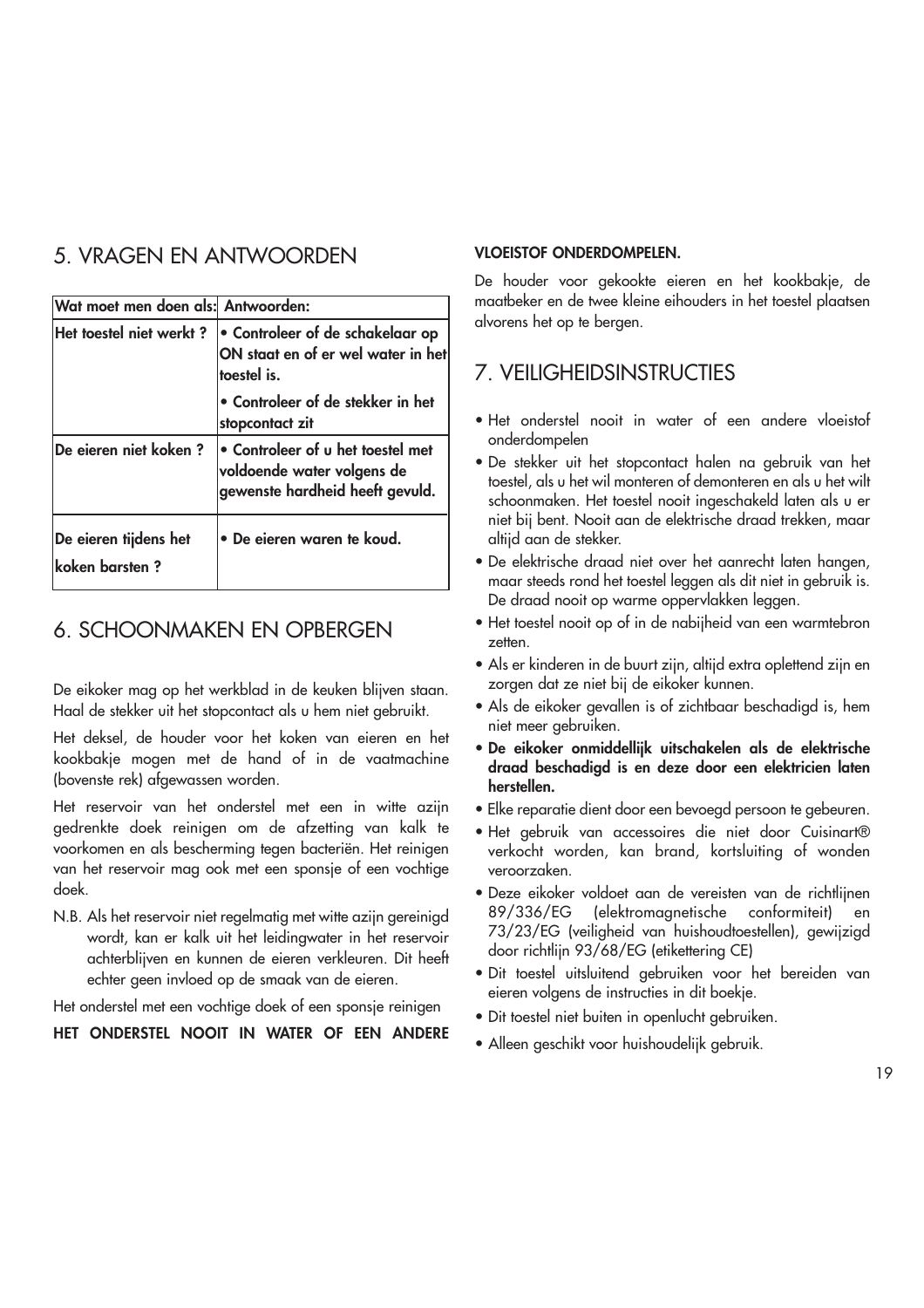## 1. INTRODUZIONE

Avete acquistato un cuociuova Cuisinart®. La ricerca costante dell'innovazione e la cura apportata all'elaborazione di questo prodotto sono garanzia di qualità del vostro apparecchio. Facile da usare e da pulire, questo apparecchio vi permetterà di realizzare preparazioni semplici ed originali.

Questo cuociuova è l'apparecchio ideale per preparare fino a 7 uova in molti modi (sode, bazzotte, alla coque, in camicia, ecc.) e senza alcuna sorveglianza, grazie al dispositivo di arresto automatico a fine cottura.

# 2. CARATTERISTICHE



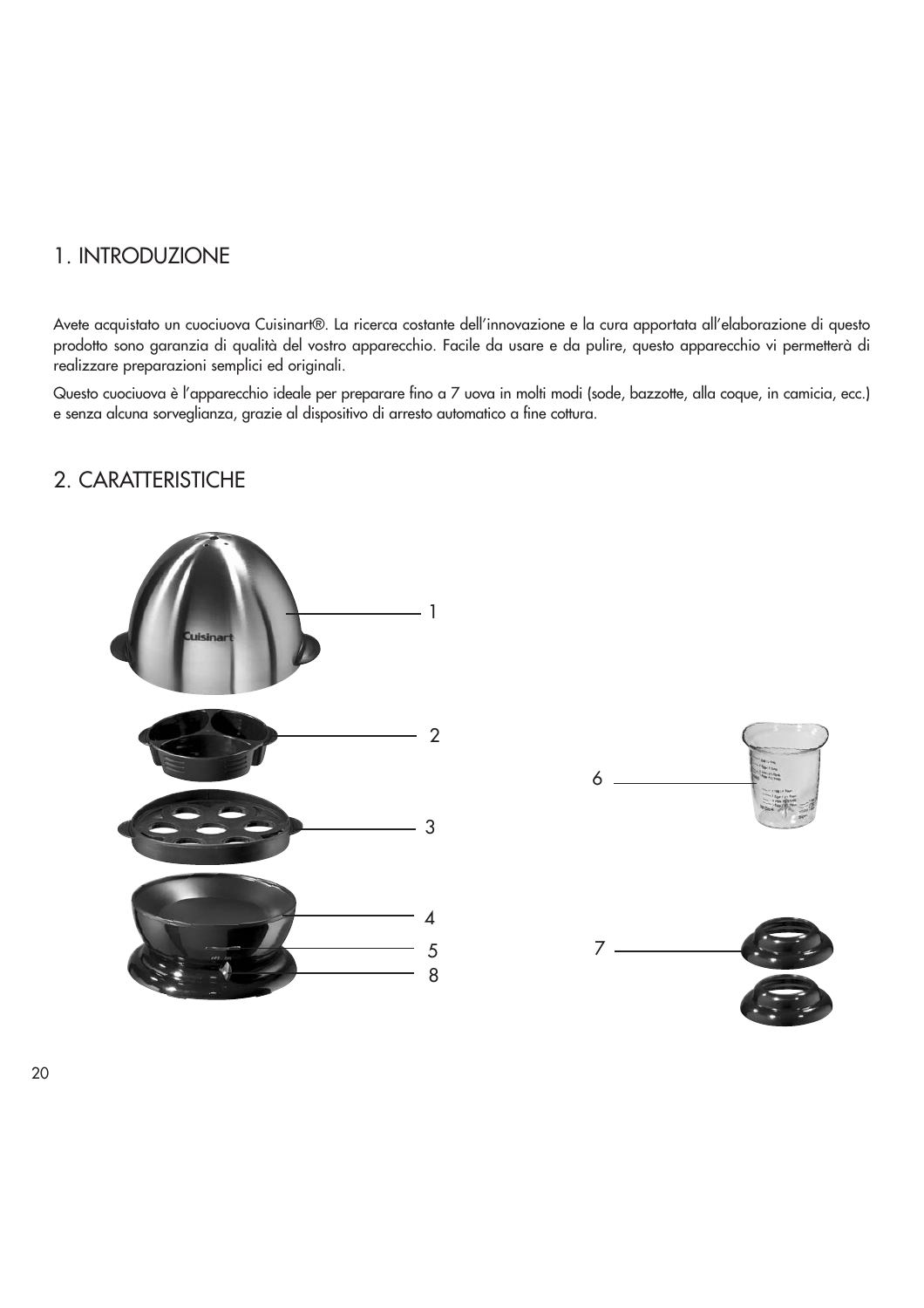- 1. Cupola in acciaio spazzolato con impugnature isolanti.
- 2. 1 vaschetta di cottura per uova in camicia, per cuocere da 1 a 3 uova.
- 3. 1 supporto per uova, in grado di contenere fino a 7 uova per cottura alla coque, bazzotte o sode.
- 4. Base con vassoio in rivestimento antiaderente.
- 5. Spia luminosa : quando l'interruttore è su « ON », la spia è accesa. Quando l'interruttore è su « OFF », la spia è spenta.
- 6. Bicchiere dosatore dotato di ago : da riempire d'acqua in funzione del numero di uova e della consistenza desiderata. L'ago serve a forare i gusci per far sì che non si rompano durante la cottura.
- 7. Due piccoli supporti tipo « portauovo » che tengono l'uovo dopo la cottura.
- 8. Interruttore acceso/spento : a cottura ultimata, la base emette un segnale acustico.

## 3. UTILIZZO

## **A. MONTAGGIO**

1. Lavare la cupola, il supporto e la vaschetta di cottura in acqua calda e sapone o in lavastoviglie, (solo nel cestello superiore).

**NON IMMERGERE LA BASE IN ACQUA NÉ IN QUALSIASI ALTRO LIQUIDO.** La base può essere pulita con una spugna o un panno umido. Consultare la sezione « Pulizia e manutenzione » per maggiori informazioni.

2. Mettere la vaschetta di cottura, il bicchiere dosatore e i piccoli supporti tipo « portauovo » vicino alla base.

ATTENZIONE ! L'ago alla base del bicchiere dosatore è estremamente perforante. È protetto da un piccolo rivestimento in plastica che può essere rimesso dopo l'utilizzo.

3. Mettere sulla base il supporto di cottura per uova alla coque, bazzotte o sode.

- 4. Posizionare la cupola sul supporto.
- 5. Attaccare alla corrente il cavo di alimentazione. Il cuociuova è pronto per essere utilizzato.

#### **B. CONSIGLI DI UTILIZZO**

**Il supporto di cottura per uova** è in grado di cuocere :

- Da 1 a 7 uova alla coque
- Da 1 a 7 uova bazzotte
- Da 1 a 7 uova sode
- 1. Togliere il coperchio del cuociuova.
- 2. Grazie al bicchiere dosatore, scegliere la consistenza e il numero di uova da cuocere (consultare la tabella sottostante relativa ai tempi di cottura). Riempire d'acqua fredda fino al giusto livello.

Per ottenere un risultato migliore, usare acqua distillata. L'acqua del rubinetto è calcarea e può scolorire le uova.

- 3. Versare dell'acqua fredda nel vassoio della base.
- 4. Mettere il supporto cuociuova.
- 5. Sciacquare le uova che si desidera cuocere. Il supporto cuociuova può contenere fino a 7 uova contemporaneamente.
- 6. Con l'ago posto alla base del bicchiere dosatore, forare la cima di ogni uovo. Mettere le uova sul supporto.

Sciacquare l'ago dopo l'uso.

- 7. Posizionare la cupola sopra tutta la struttura e mettere l'interruttore su « ON ». La spia luminosa si accende.
- 8. Quando l'acqua è completamente evaporata, le uova sono cotte alla consistenza desiderata. Il tempo di cottura dipenderà dal numero di uova e dalla consistenza desiderata (consultare la tabella sottostante relativa ai tempi approssimativi di cottura).
- 9. Un segnale acustico indica la fine della cottura. Togliere immediatamente le uova, al fine di evitare che cuociano troppo.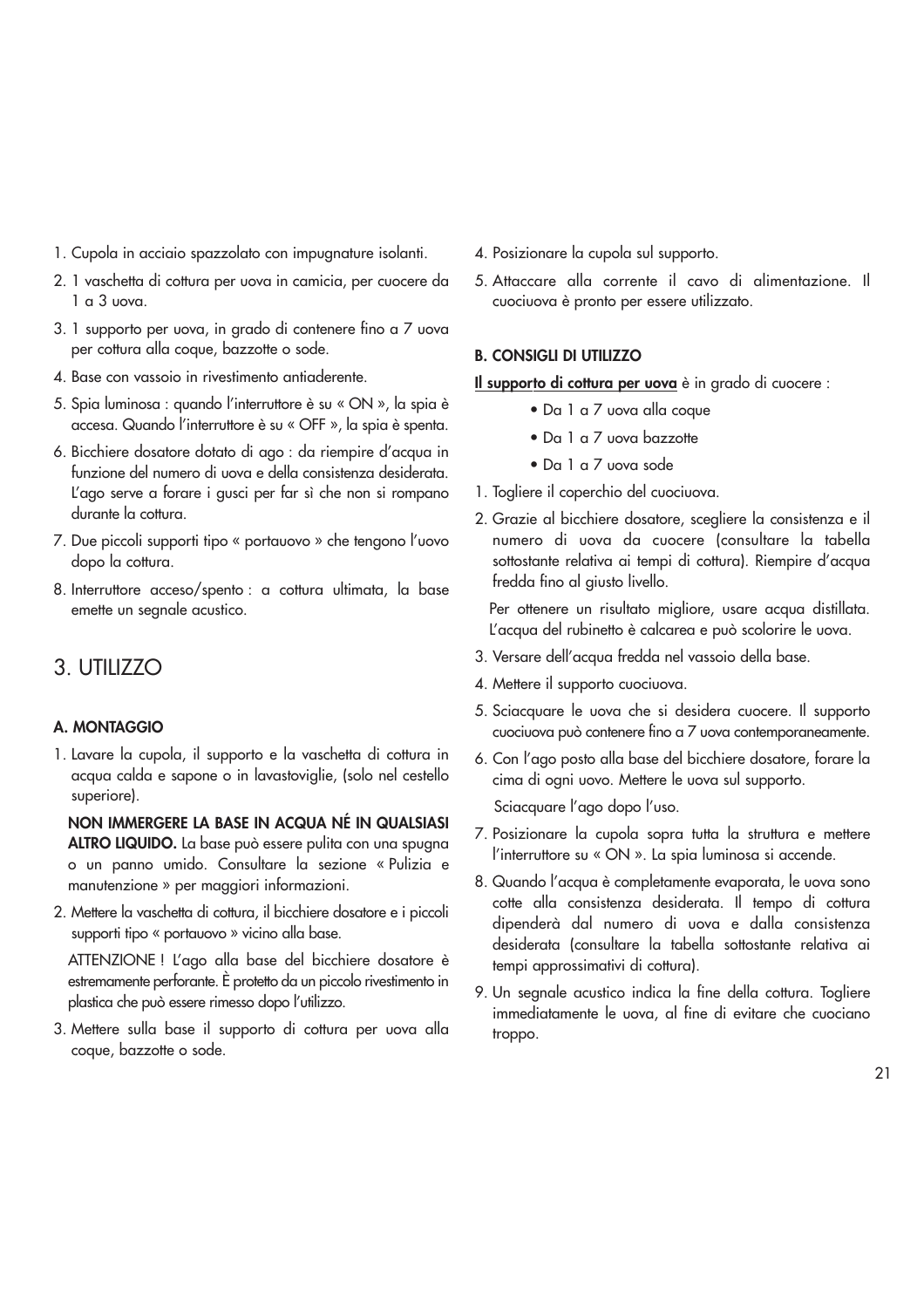10. Far scorrere dell'acqua fredda sulle uova. Le uova sono pronte per essere consumate.

Per cuocere altre uova :

- 1. Per evitare qualsiasi deposito di calcare, passare il vassoio della base con un panno sopra cui è stato versato un cucchiaio di aceto bianco.
- 2. Ripetere le operazioni 1-10.

| Consistenza desiderata | <b>Numero</b><br>di uova | Tempo approssim.<br>di cottura |
|------------------------|--------------------------|--------------------------------|
| Uova in camicia        | 1 - 3                    | 10 minuti                      |
| Uova alla coque        | 1 - 7                    | $6 - 9$ minuti                 |
| Uova bazzotte          | 1 - 7                    | 12 - 14 minuti                 |
| IUova sode             | 1 - 7                    | 15 - 18 minuti                 |

**La vaschetta di cottura per uova in camicia** può cuocere :

• Da 1 a 3 uova in camicia " nature "

È possibile mettere sul fondo dello stampo altri ingredienti come prosciutto, erbe aromatiche, formaggio,…

- 1.Togliere il coperchio del cuociuova e del supporto per le uova.
- 2. Riempire il bicchiere dosatore con acqua fredda fino al livello per 1-3 uova bazzotte. Versare l'acqua fredda nel vassoio della base.
- 3. Ungere la vaschetta di cottura con burro o olio vegetale per evitare che le uova si attacchino alle pareti durante la cottura.
- 4. Rompere un uovo su ogni stampo. È possibile cuocere fino a 3 uova.
- 5. Mettere il supporto per uova sulla base e mettere la vaschetta per uova in camicia sul primo supporto.
- 6. Posizionare la cupola sopra tutta la struttura e mettere l'interruttore su « ON ». La spia luminosa si accende.
- 7. Quando l'acqua è completamente evaporata, le uova sono

pronte. Il tempo di cottura approssimativo è di 10 minuti.

- 8. Un segnale acustico indica la fine della cottura. Togliere immediatamente le uova, al fine di evitare che cuociano troppo.
- 9. Utilizzare una scatolina per togliere le uova dagli stampi.

# 4. IL PARERE DEI CHEF



- Per evitare choc termici e rischi di rottura delle uova, utilizzare sempre uova a temperatura ambiente.
- Per quanto possibile, usare uova fresche.
- Non cuocere, assolutamente, le uova senza supporto.
- Forare la cima del guscio prima della cottura presenta due vantaggi : si evita che i gusci si rompano durante la cottura e si riduce leggermente il tempo di cottura.
- Non dimenticare di imburrare leggermente o di oliare l'interno degli stampi della vaschetta, al fine di evitare che l'albume si attacchi alla parete durante la cottura.
- Le uova sono alimenti naturali molto nutrienti :
	- 7,5g di proteine
	- 6g di lipidi
	- 30mg di calcio
	- 1,5mg di ferro
	- Vitamine A, B, D e E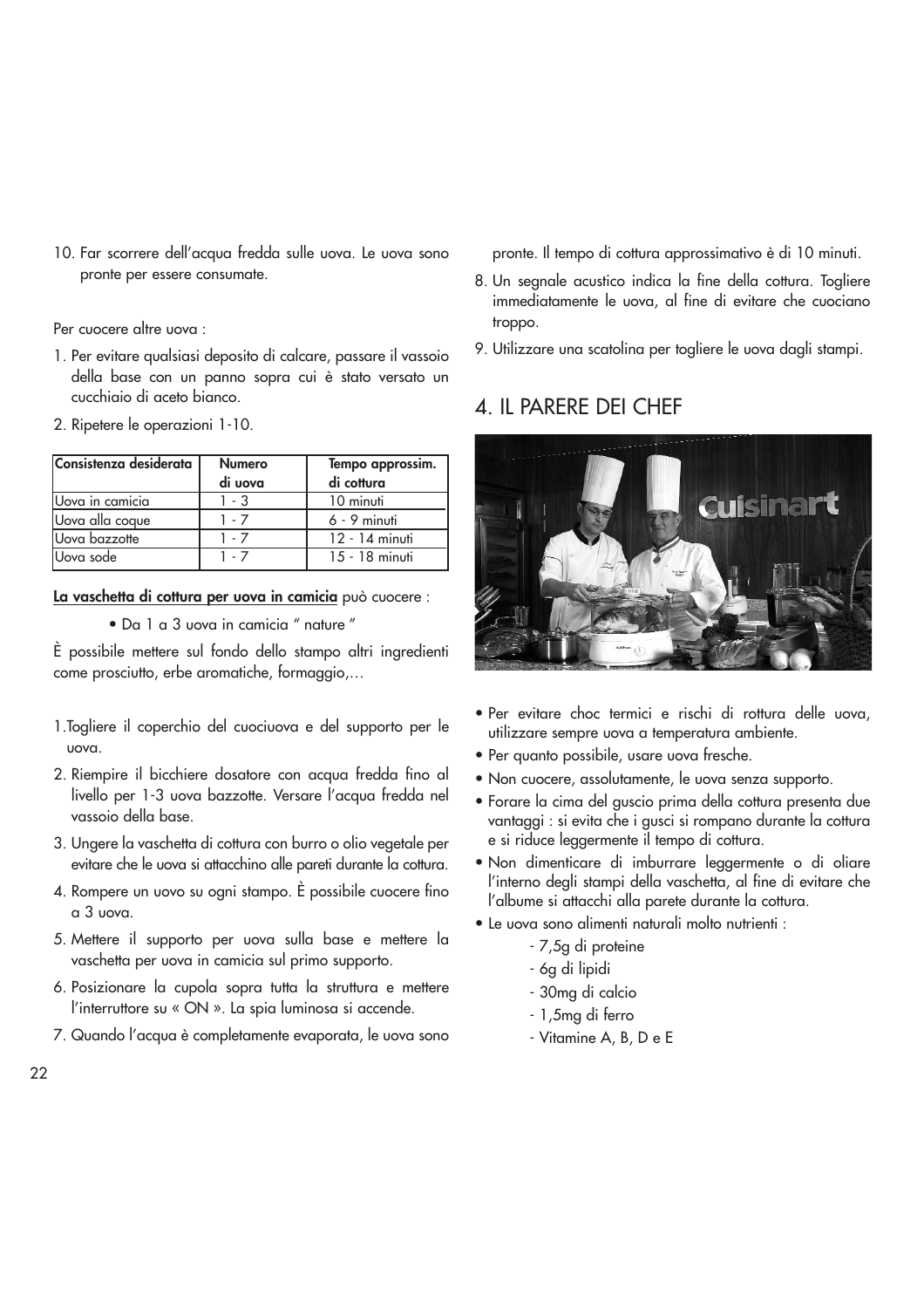# 5. DOMANDE/RISPOSTE

| Cosa fare se :                            | <b>Risposte:</b>                                                                                     |
|-------------------------------------------|------------------------------------------------------------------------------------------------------|
| L'apparecchio non<br>funziona?            | • Mettere l'interruttore su " ON "<br>e controllare che l'acqua sia stata<br>aggiunta correttamente. |
|                                           | • Verificare che l'apparecchio sia<br>attaccato alla presa di corrente.                              |
| Le vova non<br>cuociono?                  | · Verificare che sia stata aggiunta<br>la giusta quantità d'acqua per la<br>consistenza desiderata.  |
| Le vova sono esplose<br>nell'apparecchio? | • Le vova erano troppo fredde.                                                                       |

# 6. PULIZIA E MANUTENZIONE

L'apparecchio può essere lasciato sul piano di lavoro della cucina. Staccarlo dalla corrente quando non viene utilizzato. La cupola, il supporto di cottura per le uova e la vaschetta per cucinare le uova in camicia possono essere lavati con acqua e sapone o in lavastoviglie (solo nel cestello superiore).

Passare il vassoio della base con un panno sopra cui è stato versato un cucchiaio di aceto bianco. Questa operazione serve da funzione antibatterica e permette di evitare eventuali depositi calcarei dovuti all'acqua. È anche possibile pulire il vassoio con una spugna o un panno umido.

NB : se il vassoio della base non viene pulito regolarmente con aceto bianco, è possibile che si formi un deposito calcareo, naturalmente presente nell'acqua, in grado di scolorire i gusci delle uova, senza per questo alterare comunque il gusto delle uova.

### Per pulire la base dell'apparecchio usare un panno umido. **NON IMMERGERE LA BASE IN ACQUA NÉ IN QUALSIASI ALTRO LIQUIDO.**

Sovrapporre il supporto e la vaschetta di cottura, il bicchiere dosatore e i due supporti tipo «portauovo» nell'apparecchio prima di riporlo.

# 7. ISTRUZIONI DI SICUREZZA

- Non immergere la base dell'apparecchio in acqua né in qualsiasi altro liquido.
- Staccare l'apparecchio dalla corrente dopo l'uso, prima di montarlo o di smontarlo e prima di pulirlo. Non lasciare mai l'apparecchio attaccato alla corrente incustodito. Per staccare dalla corrente, tirare la spina. Non tirare mai il cavo.
- Far sì che il cavo non superi il piano di lavoro. Riporre l'apparecchio avvolgendo il cavo sotto la base dell'apparecchio. Non mettere il cavo a contatto con superfici calde.
- Non posizionare mai l'apparecchio su o nelle vicinanze di una fonte di calore.
- Non toccare le parti in movimento durante l'uso dell'apparecchio.
- Prestare la massima attenzione se l'apparecchio viene utilizzato vicino a dei bambini. Riporlo fuori della portata bambini.
- Non utilizzare l'apparecchio se caduto o se presenta danni evidenti.
- **Interrompere immediatamente l'utilizzo dell'apparecchio se il cavo fosse danneggiato. In questo caso farlo sostituire da uno specialista. Inoltre, nessuna riparazione deve essere eseguita dall'utente. In entrambi i casi, comunque, si prega di rivolgersi al proprio rivenditore o prendere contatto con la società Conair Europe S.p.a., numero telefonico 055 340095 - Fax 055 340096.**
- L'eventuale uso di accessori non raccomandati o non venduti da Cuisinart® può causare incendi, scosse elettriche e può presentare il rischio di lesioni.
- Questo apparecchio è conforme alle norme delle direttive 89/336/CEE (compatibilità elettromagnetica) e 73/23/CEE (sicurezza degli elettrodomestici), modificate dalla direttiva 93/68/CEE (marcatura CE).
- Utilizzare questo apparecchio esclusivamente per cuocere delle uova, secondo le istruzioni riportate nel presente manuale.
- Non usare all'esterno.
- Ad esclusivo uso domestico.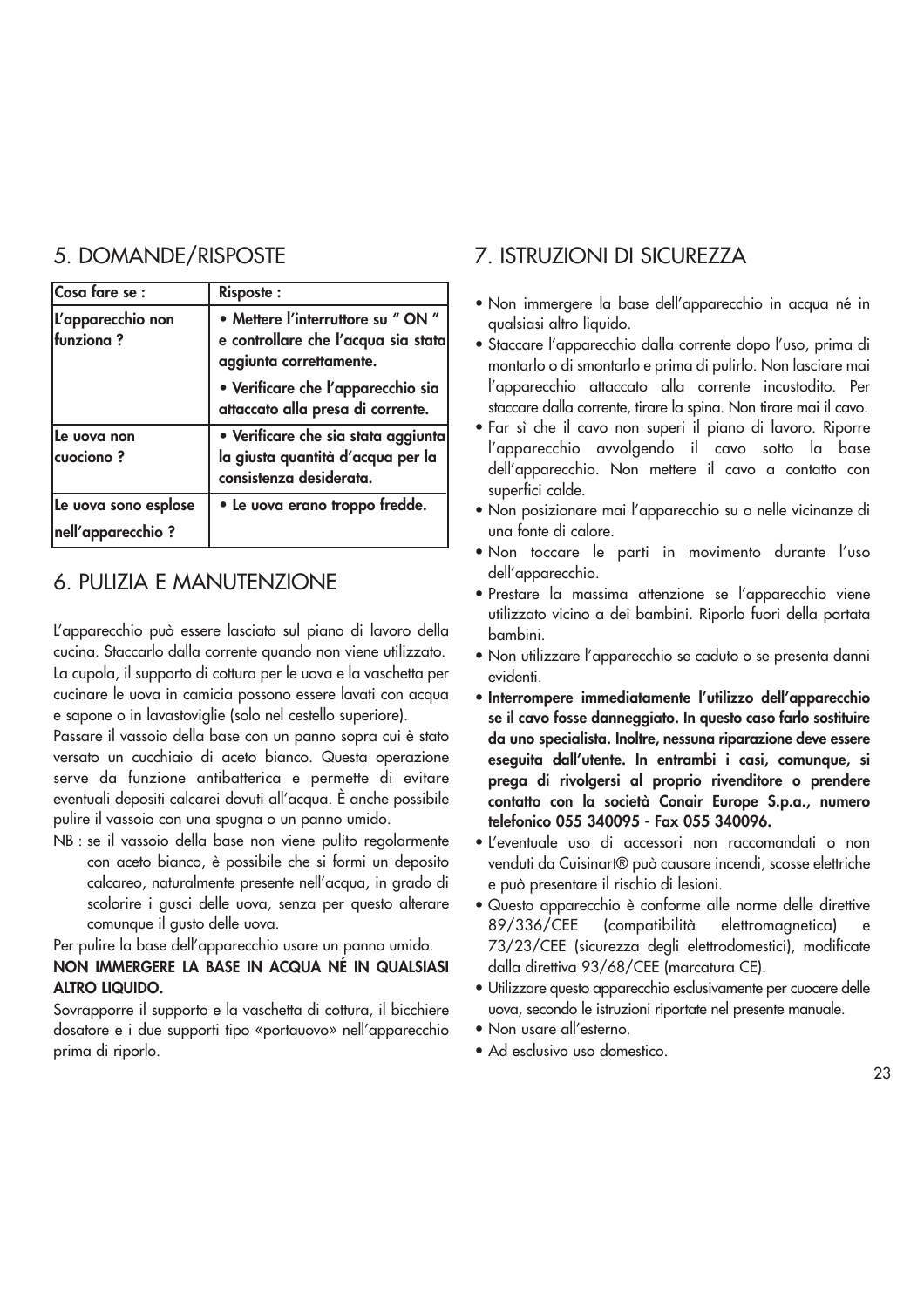# 1. INTRODUCCIÓN

Acaba de adquirir un hervidor de huevos Cuisinart®. La investigación constante, buscando la innovación, y el esmero con el que se elabora este producto le garantizan un electrodoméstico de calidad. De utilización y mantenimiento sencillos, este electrodoméstico le permitirá realizar todo tipo de recetas sencillas y originales.

El hervidor de huevos es el aparato ideal para preparar hasta 7 huevos de múltiples formas (duros, mollets, pasados por agua, en molde, etc.) sin necesidad de vigilancia, gracias a su parada automática al final de la cocción.

# 1uisina 2 3 4 5 8

# 2. CARACTERÍSTICAS DEL PRODUCTO



24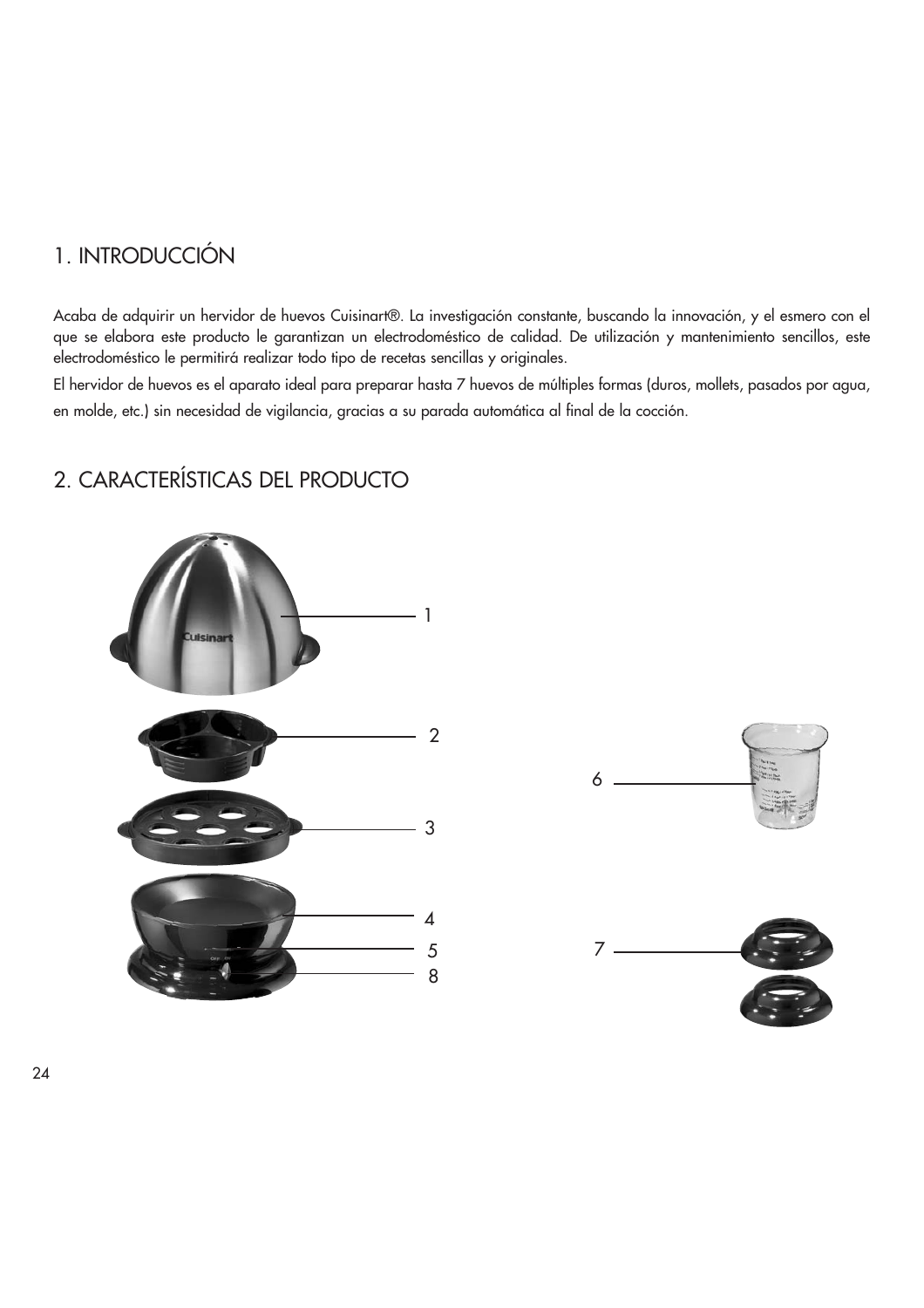- 1. Tapadera de acero pulido con asas aislantes.
- 2. 1 recipiente de cocción para huevos en molde, que permite cocer de 1 a 3 huevos.
- 3. 1 soporte para huevos, capaz de recibir hasta 7 huevos pasados por agua, mollets o duros
- 4. Base con bandeja de revestimiento antiadherente.
- 5. Indicador luminoso : cuando el interruptor está en la posición « ON », el piloto se enciende. Cuando el interruptor está en la posición « OFF », el piloto se apaga.
- 6. Un dosificador provisto de una aguja : debe llenarse de agua, en función del número de huevos y de la consistencia deseada. La aguja sirve para perforar las cáscaras, de modo que no se resquebrajen durante la cocción.
- 7. Dos pequeñas hueveras, para colocar el huevo después de la cocción.
- 8. Interruptor encendido/apagado: una vez cocidos los huevos, la base emite una señal sonora.

# 3. UTILIZACIÓN

## **A. MONTAJE**

1. Lave la tapadera, el soporte y el molde con agua jabonosa o en el lavavajillas (únicamente en la bandeja superior).

**NO SUMERJA LA BASE EN AGUA O EN CUALQUIER OTRO LÍQUIDO**. Puede limpiar la base con una esponja o con un paño húmedo. Consulte el apartado « Limpieza y mantenimiento » para más información.

2. Coloque el molde, el dosificador y las hueveras cerca de la base.

¡ ATENCIÓN ! La aguja que está en la base del dosificador tiene una punta muy afilada. Está protegida por una pequeña funda de plástico, que puede volverse a colocar después de su uso.

3. Coloque el soporte para los huevos pasados por agua,

mollets o duros sobre la base.

- 4. Coloque la tapadera sobre la base.
- 5. Conecte el cable de alimentación. El hervidor de huevos ya está listo para funcionar.

#### **B. CONSEJOS DE UTILIZACIÓN**

**El soporte de cocción para huevos** puede preparar :

- De 1 a 7 huevos pasados por agua
- De 1 a 7 huevos mollets
- De 1 a 7 huevos duros
- 1. Retire la tapadera del hervidor de huevos
- 2. Con ayuda del dosificador, elija la consistencia y el número de huevos que vaya a cocer (Consulte más adelante la tabla de tiempos de cocción). Llénelo de agua fría hasta el nivel adecuado.

Para obtener mejores resultados, utilice agua destilada, pues el agua del grifo contiene cal, que puede provocar una decoloración de los huevos.

- 3. Vierta el agua fría en la bandeja de la base.
- 4. Coloque el soporte de los huevos.
- 5. Lave el número de huevos que necesite. El hervidor puede recibir hasta 7 huevos simultáneamente.
- 6. Con ayuda de la aguja situada en la base del dosificador, perfore la parte superior de cada huevo y colóquelo sobre el soporte. Aclare la aguja después de usarla.
- 7. Coloque la tapadera sobre el conjunto y ponga el interruptor en la posición « ON ». El piloto se enciende.
- 8. Cuando el agua se haya evaporado completamente, los huevos estarán cocidos con la consistencia deseada. El tiempo de cocción dependerá del número de huevos y de la consistencia deseada (Consulte más adelante la tabla de tiempos de cocción aproximados).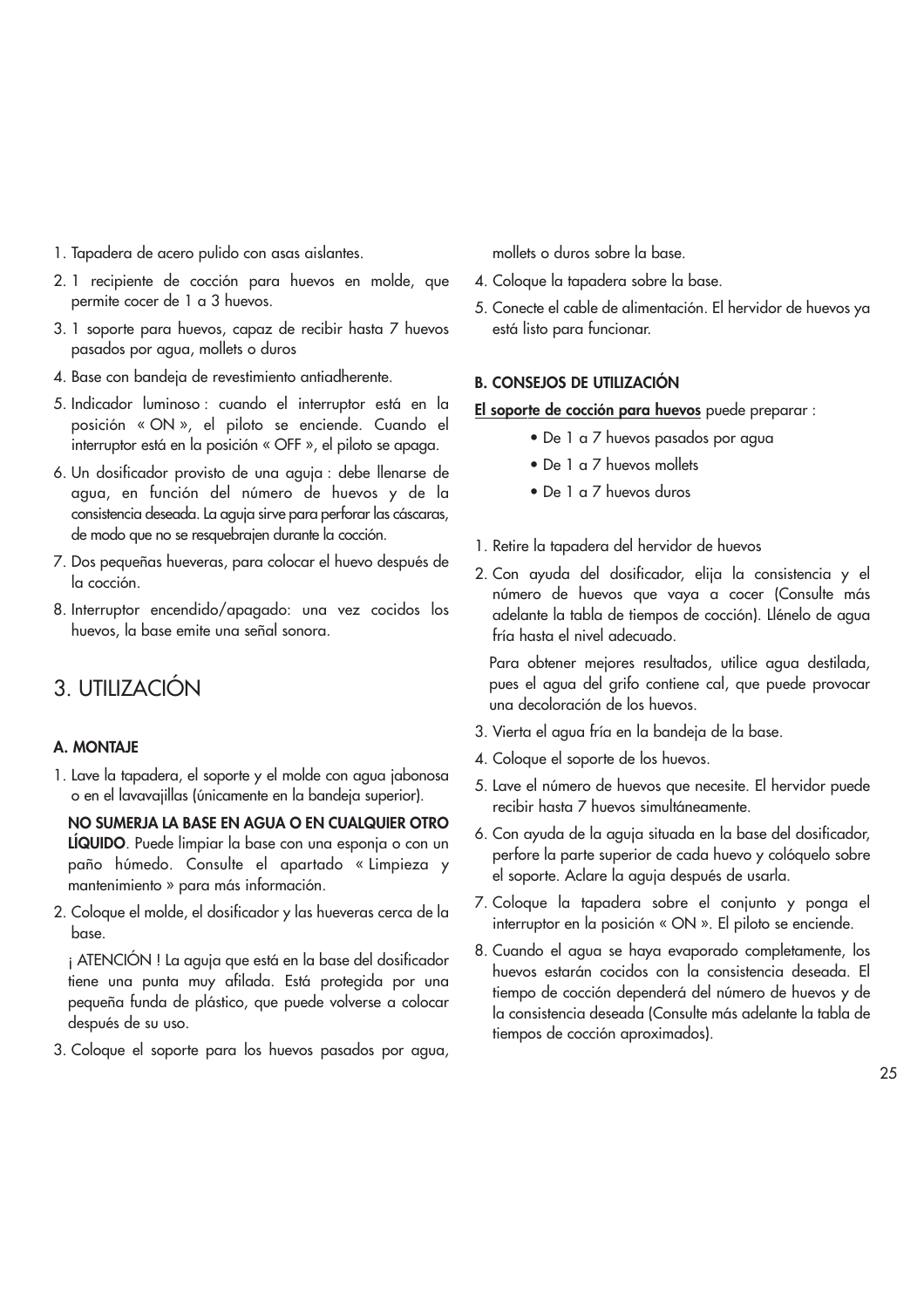- 9. Una señal sonora avisa del fin de la cocción. Retire inmediatamente los huevos para evitar que se pasen de cocción.
- 10. Coloque los huevos bajo el grifo del agua fría.

Los huevos están listos para su consumo.

Si va a cocer más huevos :

- 1. Para evitar incrustaciones de cal, seque la bandeja de la base con un trapo humedecido con una cucharada sopera de vinagre.
- 2. Repita las operaciones 1-10.

| Consistencia deseada    | Número<br>de huevos | Tiempo de cocción<br>aproximado |
|-------------------------|---------------------|---------------------------------|
| Huevos en molde         | $\alpha$ 3          | 10 minutos                      |
| Huevos pasados por agua | $\alpha$ 7          | 6 a 9 minutos                   |
| Huevos mollets          | $\alpha$ 7          | $12a14$ minutos                 |
| Huevos duros            | $\sim$ 7            | $15a18$ minutos                 |

**El recipiente de cocción para huevos en molde** puede cocer :

• De 1 a 3 huevos en molde sencillos

También es posible forrar el fondo de los moldes con ingredientes como beicon, hierbas, queso...

- 1. Retire la tapadera del hervidor de huevos y el soporte para huevos.
- 2. Llene el dosificador con agua fría hasta el nivel de 1 a 3 huevos en molde. Vierta el agua fría en la bandeja de la base.
- 3. Embadurne el molde con mantequilla o aceite vegetal, para evitar que los huevos se peguen a sus paredes durante la cocción.
- 4. Rompa un huevo por molde. El hervidor puede cocer hasta 3 huevos en molde.
- 5. Coloque el soporte para huevos sobre la base y coloque el molde sobre el primer soporte.
- 6. Coloque la tapadera sobre el conjunto y ponga el interruptor en la posición « ON ». El piloto se enciende.
- 7. Cuando el agua se haya evaporado completamente, los huevos estarán cuajados. El tiempo de cocción

aproximado es de 10 minutos.

- 8. Una señal sonora avisa del fin de la cocción. Retire inmediatamente los huevos para evitar que se pasen de cocción.
- 9. Utilice una pequeña espátula para desmoldar los huevos.

## 4. SUGERENCIAS DE LOS CHEFS



- Para evitar los choques térmicos, que puede hacer que los huevos se resquebrajen, utilice siempre huevos a temperatura ambiente.
- En la medida de lo posible, utilice huevos frescos.
- En ningún caso hierva huevos sin el soporte.
- Perforar la parte superior de la cáscara antes de la cocción tiene dos ventajas: impide que la cáscara se resquebraje durante la cocción y disminuye ligeramente el tiempo de cocción de los huevos.
- No olvide embadurnar ligeramente con aceite el interior de los moldes para evitar que la clara se pegue a sus paredes durante la cocción.
- Los huevos son alimentos naturales y muy nutritivos :
	- 7,5 g de proteínas
	- 6 g de grasa
	- 30 mg de calcio
	- 1,5 mg de hierro
	- Vitaminas A, B, D y E